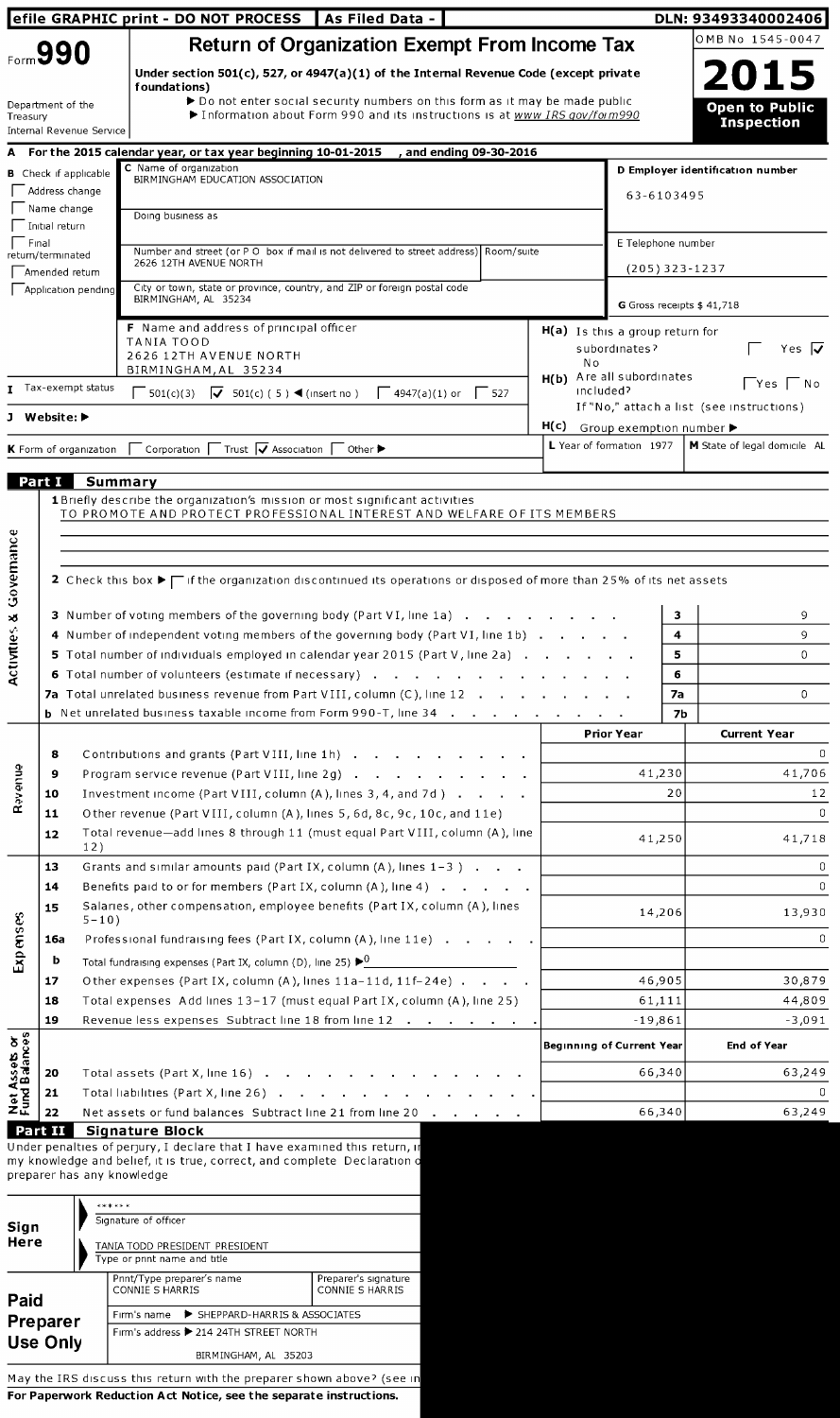|              | Form 990 (2015)                                                                                          |                |                                  |                                                                                                                                                                                                                                                                 | Page 2                      |
|--------------|----------------------------------------------------------------------------------------------------------|----------------|----------------------------------|-----------------------------------------------------------------------------------------------------------------------------------------------------------------------------------------------------------------------------------------------------------------|-----------------------------|
|              | <b>Statement of Program Service Accomplishments</b><br>Part III                                          |                |                                  |                                                                                                                                                                                                                                                                 |                             |
|              |                                                                                                          |                |                                  | Check if Schedule O contains a response or note to any line in this Part III                                                                                                                                                                                    |                             |
| 1            | Briefly describe the organization's mission                                                              |                |                                  |                                                                                                                                                                                                                                                                 |                             |
|              | TO PROMOTE AND PROTECT PROFESSIONAL INTEREST AND WELFARE OF ITS MEMBERS                                  |                |                                  |                                                                                                                                                                                                                                                                 |                             |
|              |                                                                                                          |                |                                  |                                                                                                                                                                                                                                                                 |                             |
| $\mathbf{z}$ | Did the organization undertake any significant program services during the year which were not listed on |                |                                  |                                                                                                                                                                                                                                                                 |                             |
|              | the prior Form 990 or 990-EZ?                                                                            |                |                                  |                                                                                                                                                                                                                                                                 | $\sqrt{Y}$ es $\sqrt{Y}$ No |
|              | If "Yes," describe these new services on Schedule O                                                      |                |                                  |                                                                                                                                                                                                                                                                 |                             |
| з            | Did the organization cease conducting, or make significant changes in how it conducts, any program       |                |                                  |                                                                                                                                                                                                                                                                 | $\sqrt{Y}$ es $\sqrt{Y}$ No |
|              | If "Yes," describe these changes on Schedule O                                                           |                |                                  |                                                                                                                                                                                                                                                                 |                             |
| 4            | the total expenses, and revenue, if any, for each program service reported                               |                |                                  | Describe the organization's program service accomplishments for each of its three largest program services, as measured by<br>expenses Section $501(c)(3)$ and $501(c)(4)$ organizations are required to report the amount of grants and allocations to others, |                             |
| 4a           | (Code                                                                                                    | ) (Expenses \$ | 22,136<br>including grants of \$ | ) (Revenue \$                                                                                                                                                                                                                                                   | 22,126)                     |
|              | TO PROMOTE AND PROTECT THE PROFESSIONAL INTEREST AND WELFARE OF ITS MEMBERS                              |                |                                  |                                                                                                                                                                                                                                                                 |                             |
|              |                                                                                                          |                |                                  |                                                                                                                                                                                                                                                                 |                             |
| 4b           | (Code                                                                                                    | ) (Expenses \$ | including grants of \$           | ) (Revenue \$                                                                                                                                                                                                                                                   | $\lambda$                   |
|              |                                                                                                          |                |                                  |                                                                                                                                                                                                                                                                 |                             |
|              |                                                                                                          |                |                                  |                                                                                                                                                                                                                                                                 |                             |
|              |                                                                                                          |                |                                  |                                                                                                                                                                                                                                                                 |                             |
|              |                                                                                                          |                |                                  |                                                                                                                                                                                                                                                                 |                             |
|              |                                                                                                          |                |                                  |                                                                                                                                                                                                                                                                 |                             |
|              |                                                                                                          |                |                                  |                                                                                                                                                                                                                                                                 |                             |
|              |                                                                                                          |                |                                  |                                                                                                                                                                                                                                                                 |                             |
|              |                                                                                                          |                |                                  |                                                                                                                                                                                                                                                                 |                             |
|              |                                                                                                          |                |                                  |                                                                                                                                                                                                                                                                 |                             |
|              |                                                                                                          |                |                                  |                                                                                                                                                                                                                                                                 |                             |
| 4с           | (Code                                                                                                    | ) (Expenses \$ | including grants of \$           | ) (Revenue \$                                                                                                                                                                                                                                                   | $\lambda$                   |
|              |                                                                                                          |                |                                  |                                                                                                                                                                                                                                                                 |                             |
|              |                                                                                                          |                |                                  |                                                                                                                                                                                                                                                                 |                             |
|              |                                                                                                          |                |                                  |                                                                                                                                                                                                                                                                 |                             |
|              |                                                                                                          |                |                                  |                                                                                                                                                                                                                                                                 |                             |
|              |                                                                                                          |                |                                  |                                                                                                                                                                                                                                                                 |                             |
|              |                                                                                                          |                |                                  |                                                                                                                                                                                                                                                                 |                             |
|              |                                                                                                          |                |                                  |                                                                                                                                                                                                                                                                 |                             |
|              |                                                                                                          |                |                                  |                                                                                                                                                                                                                                                                 |                             |
|              |                                                                                                          |                |                                  |                                                                                                                                                                                                                                                                 |                             |
| 4d           | Other program services (Describe in Schedule O)                                                          |                |                                  |                                                                                                                                                                                                                                                                 |                             |
|              | (Expenses \$                                                                                             |                | including grants of $$$          | ) (Revenue \$                                                                                                                                                                                                                                                   | $\lambda$                   |
| 4е           | Total program service expenses ▶                                                                         |                | 22,136                           |                                                                                                                                                                                                                                                                 |                             |
|              |                                                                                                          |                |                                  |                                                                                                                                                                                                                                                                 |                             |
|              |                                                                                                          |                |                                  |                                                                                                                                                                                                                                                                 | Form 990 (2015)             |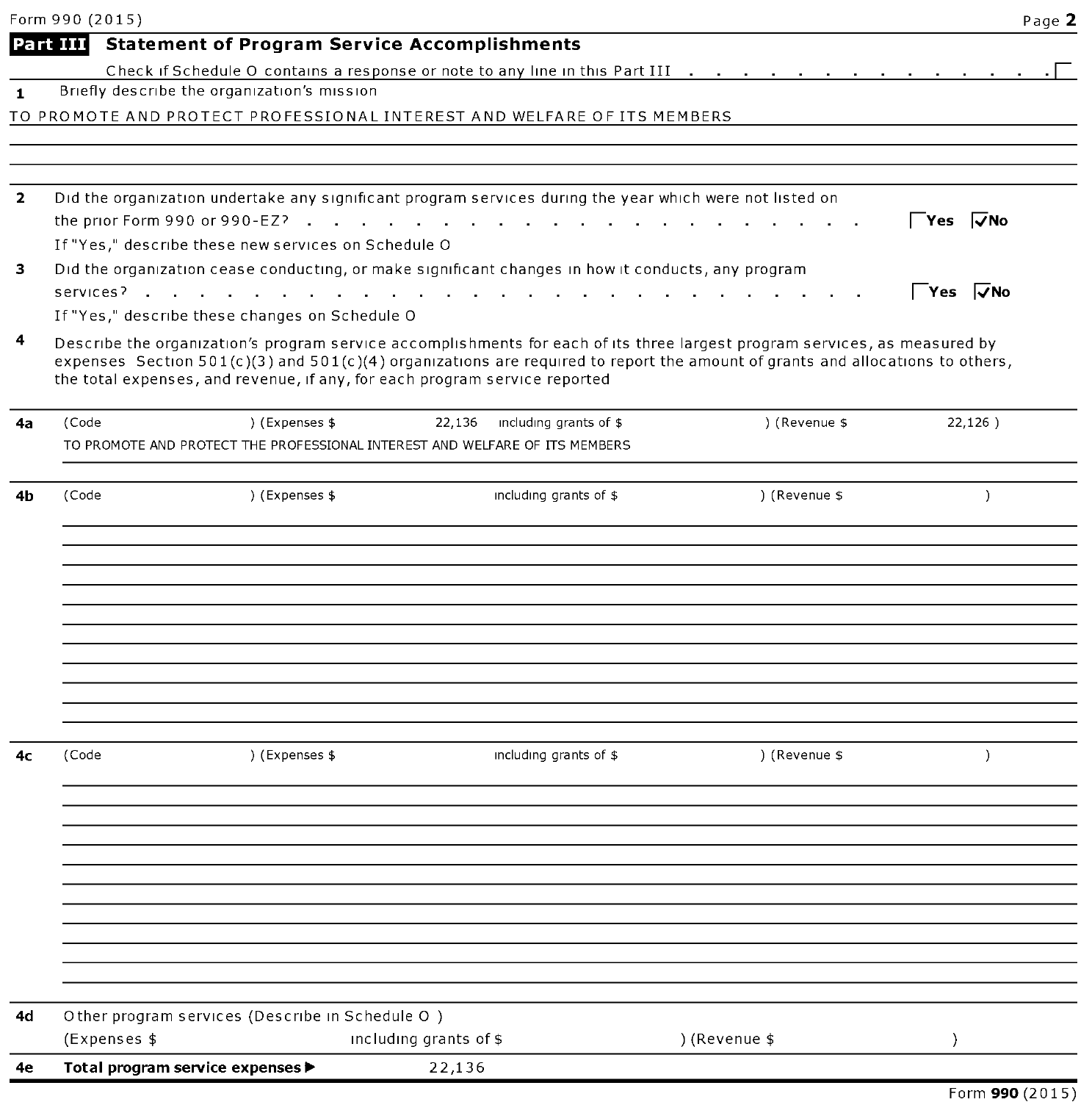|    | <b>Part IV</b> Checklist of Required Schedules                                                                                                                                                                                                                                                                                                                                  |                 |     |     |
|----|---------------------------------------------------------------------------------------------------------------------------------------------------------------------------------------------------------------------------------------------------------------------------------------------------------------------------------------------------------------------------------|-----------------|-----|-----|
|    |                                                                                                                                                                                                                                                                                                                                                                                 |                 | Yes | No  |
|    | 1 Is the organization described in section 501(c)(3) or $4947(a)(1)$ (other than a private foundation)? If "Yes,"                                                                                                                                                                                                                                                               | $\mathbf{1}$    |     | No  |
| 2  | Is the organization required to complete Schedule B, Schedule of Contributors (see instructions)?                                                                                                                                                                                                                                                                               | $\overline{2}$  |     | No  |
| 3  | Did the organization engage in direct or indirect political campaign activities on behalf of or in opposition to<br>candidates for public office? If "Yes," complete Schedule C, Part I                                                                                                                                                                                         | 3               |     | N o |
|    | 4 Section 501(c)(3) organizations.<br>Did the organization engage in lobbying activities, or have a section 501(h) election in effect during the tax year?                                                                                                                                                                                                                      | 4               |     |     |
|    | 5 Is the organization a section $501(c)(4)$ , $501(c)(5)$ , or $501(c)(6)$ organization that receives membership dues,<br>assessments, or similar amounts as defined in Revenue Procedure 98-19?<br>If "Yes," complete Schedule C, Part III<br>the contract of the contract of the contract of the contract of                                                                  | 5               |     | N o |
| 6. | Did the organization maintain any donor advised funds or any similar funds or accounts for which donors have the<br>right to provide advice on the distribution or investment of amounts in such funds or accounts?<br>If "Yes," complete Schedule D, Part I<br>the contract of the contract of the contract of the contract of the contract of the contract of the contract of | 6               |     | N o |
|    | 7 Did the organization receive or hold a conservation easement, including easements to preserve open space,<br>the environment, historic land areas, or historic structures? If "Yes," complete Schedule D, Part II                                                                                                                                                             | $\overline{ }$  |     | No  |
| 8  | Did the organization maintain collections of works of art, historical treasures, or other similar assets?<br>If "Yes," complete Schedule D, Part III<br>the contract of the contract of the contract of the contract of the contract of the contract of the contract of                                                                                                         | 8               |     | No  |
| 9  | Did the organization report an amount in Part X, line 21 for escrow or custodial account liability, serve as a<br>custodian for amounts not listed in Part X, or provide credit counseling, debt management, credit repair, or debt<br>negotiation services? If "Yes," complete Schedule D, Part IV<br>$\sim$                                                                   | 9               |     | No  |
| 10 | Did the organization, directly or through a related organization, hold assets in temporarily restricted endowments,<br>permanent endowments, or quasi-endowments? If "Yes," complete Schedule D, Part V                                                                                                                                                                         | 10              |     | N o |
|    | 11 If the organization's answer to any of the following questions is "Yes," then complete Schedule D, Parts VI, VII,<br>VIII, IX, or X as applicable                                                                                                                                                                                                                            |                 |     |     |
|    | a Did the organization report an amount for land, buildings, and equipment in Part X, line 10?<br>If "Yes," complete Schedule D, Part VI $\mathcal{Z}$<br>design and the contract of the contract of the contract of                                                                                                                                                            | <b>11a</b>      | Yes |     |
|    | b Did the organization report an amount for investments-other securities in Part X, line 12 that is 5% or more of<br>its total assets reported in Part X, line 16? If "Yes," complete Schedule D, Part VII                                                                                                                                                                      | 11 <sub>b</sub> |     | N o |
|    | c Did the organization report an amount for investments-program related in Part X, line 13 that is 5% or more of<br>its total assets reported in Part X, line 16? If "Yes," complete Schedule D, Part VIII                                                                                                                                                                      | 11c             |     | N o |
|    | d Did the organization report an amount for other assets in Part X, line 15 that is 5% or more of its total assets<br>reported in Part X, line 16? If "Yes," complete Schedule D, Part IX                                                                                                                                                                                       | 11d             |     | No  |
|    | e Did the organization report an amount for other liabilities in Part X, line 25? If "Yes," complete Schedule D, Part X                                                                                                                                                                                                                                                         | <b>11e</b>      |     | N o |
|    | f Did the organization's separate or consolidated financial statements for the tax year include a footnote that<br>addresses the organization's liability for uncertain tax positions under FIN 48 (ASC 740)?<br>If "Yes," complete Schedule D, Part X                                                                                                                          | 11f             |     | N o |
|    | 12a Did the organization obtain separate, independent audited financial statements for the tax year?<br>If "Yes," complete Schedule D, Parts XI and XII $\ddot{\ddot{\mathbf{z}}}$ .                                                                                                                                                                                            | 12a             | Yes |     |
|    | b Was the organization included in consolidated, independent audited financial statements for the tax year?<br>If "Yes," and if the organization answered "No" to line 12a, then completing Schedule D, Parts XI and XII is optional                                                                                                                                            | 12b             |     | No  |
|    | 13 Is the organization a school described in section $170(b)(1)(A)(ii)^{7}$ If "Yes," complete Schedule E                                                                                                                                                                                                                                                                       | 13              |     | N o |
|    | <b>14a</b> Did the organization maintain an office, employees, or agents outside of the United States?                                                                                                                                                                                                                                                                          | 14a             |     | No  |
|    | <b>b</b> Did the organization have aggregate revenues or expenses of more than \$10,000 from grantmaking, fundraising,<br>business, investment, and program service activities outside the United States, or aggregate foreign investments<br>valued at \$100,000 or more? If "Yes," complete Schedule F, Parts I and IV                                                        | 14b             |     | No  |
| 15 | Did the organization report on Part IX, column (A), line 3, more than \$5,000 of grants or other assistance to or<br>for any foreign organization? If "Yes," complete Schedule F, Parts II and IV                                                                                                                                                                               | 15              |     | No  |
| 16 | Did the organization report on Part IX, column (A), line 3, more than \$5,000 of aggregate grants or other<br>assistance to or for foreign individuals? If "Yes," complete Schedule F, Parts III and IV                                                                                                                                                                         | 16              |     | No  |
| 17 | Did the organization report a total of more than \$15,000 of expenses for professional fundraising services on Part<br>IX, column (A), lines 6 and 11e? If "Yes," complete Schedule G, Part I (see instructions)                                                                                                                                                                | 17              |     | No  |
| 18 | Did the organization report more than \$15,000 total of fundraising event gross income and contributions on Part<br>VIII, lines 1c and 8a? If "Yes," complete Schedule G, Part II                                                                                                                                                                                               | 18              |     | No  |
| 19 | Did the organization report more than \$15,000 of gross income from gaming activities on Part VIII, line 9a? If                                                                                                                                                                                                                                                                 | 19              |     | No  |
|    | 20a Did the organization operate one or more hospital facilities? If "Yes," complete Schedule H                                                                                                                                                                                                                                                                                 | <b>20a</b>      |     | N o |
|    | <b>b</b> If "Yes" to line 20a, did the organization attach a copy of its audited financial statements to this return?                                                                                                                                                                                                                                                           | 20 <sub>b</sub> |     |     |

 $F \text{orm } 990 (2015)$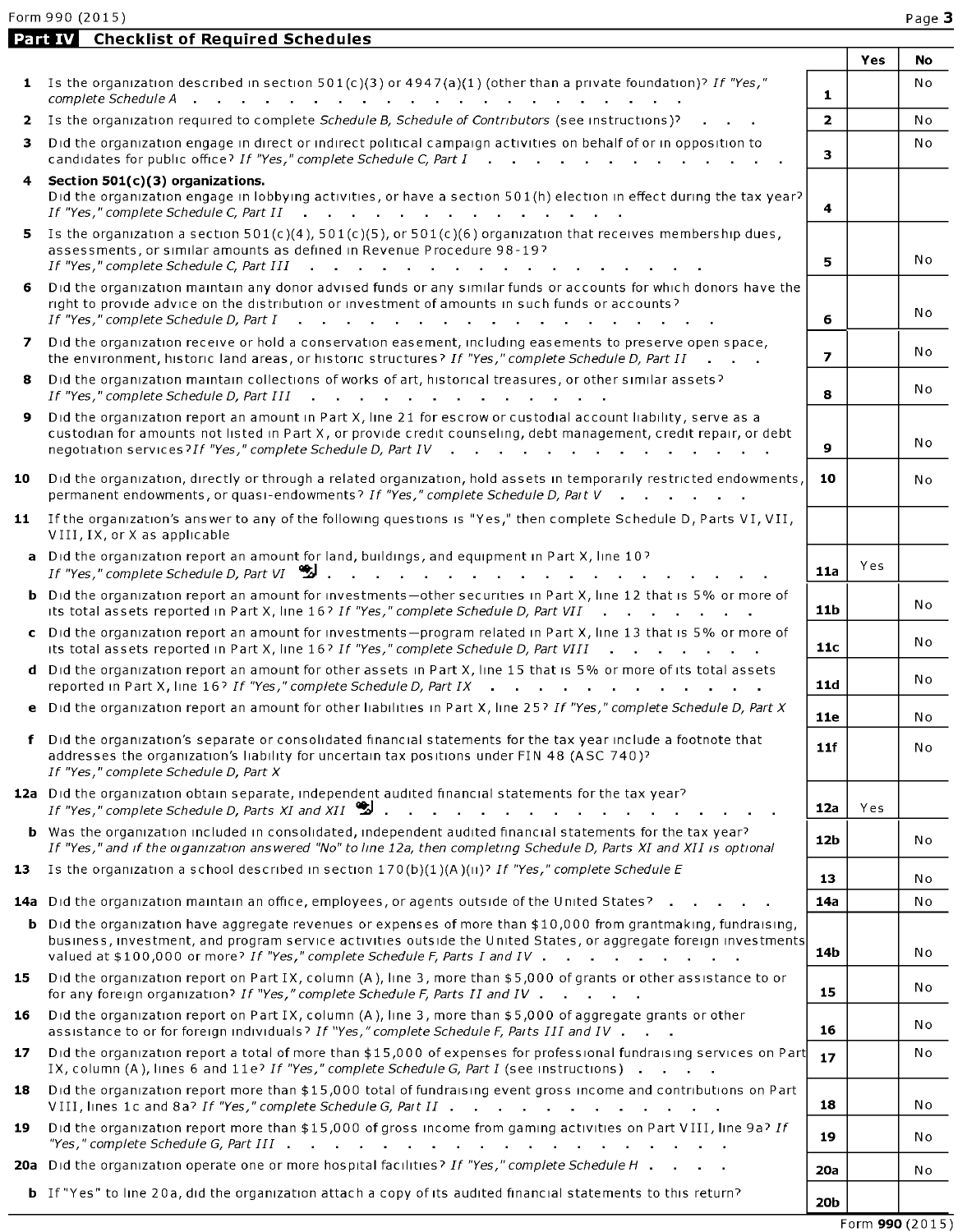|     | <b>Part IV</b> Checklist of Required Schedules (continued)                                                                                                                                                                                                                                                                                                            |                 |     |     |
|-----|-----------------------------------------------------------------------------------------------------------------------------------------------------------------------------------------------------------------------------------------------------------------------------------------------------------------------------------------------------------------------|-----------------|-----|-----|
| 21  | Did the organization report more than \$5,000 of grants or other assistance to any domestic organization or<br>domestic government on Part IX, column (A), line 1? If "Yes," complete Schedule I, Parts I and II                                                                                                                                                      | 21              |     | No  |
| 22. | Did the organization report more than \$5,000 of grants or other assistance to or for domestic individuals on Part<br>IX, column (A), line 2? If "Yes," complete Schedule I, Parts I and III                                                                                                                                                                          | 22              |     | N o |
| 23  | Did the organization answer "Yes" to Part VII, Section A, line 3, 4, or 5 about compensation of the organization's<br>current and former officers, directors, trustees, key employees, and highest compensated employees? If "Yes,"                                                                                                                                   | 23              |     | N o |
|     | 24a Did the organization have a tax-exempt bond issue with an outstanding principal amount of more than \$100,000<br>as of the last day of the year, that was issued after December 31, 2002? If "Yes," answer lines 24b through 24d<br>and complete Schedule K If "No," go to line 25a                                                                               | 24a             |     | No  |
| b.  | Did the organization invest any proceeds of tax-exempt bonds beyond a temporary period exception?                                                                                                                                                                                                                                                                     | 24b             |     | N o |
|     | c Did the organization maintain an escrow account other than a refunding escrow at any time during the year                                                                                                                                                                                                                                                           | 24с             |     | No  |
|     | d Did the organization act as an "on behalf of" issuer for bonds outstanding at any time during the year?                                                                                                                                                                                                                                                             | 24d             |     | No  |
|     | 25a Section 501(c)(3), 501(c)(4), and 501(c)(29) organizations.<br>Did the organization engage in an excess benefit transaction with a disqualified person during the year? If "Yes,"<br>complete Schedule L, Part I                                                                                                                                                  | <b>25a</b>      |     | N o |
|     | <b>b</b> Is the organization aware that it engaged in an excess benefit transaction with a disqualified person in a prior<br>year, and that the transaction has not been reported on any of the organization's prior Forms 990 or 990-EZ?<br>If "Yes," complete Schedule L, Part $I$ $\cdots$ $\cdots$ $\cdots$ $\cdots$ $\cdots$ $\cdots$ $\cdots$ $\cdots$ $\cdots$ | 25b             |     | N o |
| 26  | Did the organization report any amount on Part X, line 5, 6, or 22 for receivables from or payables to any current<br>or former officers, directors, trustees, key employees, highest compensated employees, or disqualified persons?                                                                                                                                 | 26              |     | N o |
| 27  | Did the organization provide a grant or other assistance to an officer, director, trustee, key employee, substantial<br>contributor or employee thereof, a grant selection committee member, or to a 35% controlled entity or family<br>member of any of these persons? If "Yes," complete Schedule L, Part III                                                       | 27              |     | N o |
| 28  | Was the organization a party to a business transaction with one of the following parties (see Schedule L, Part IV<br>instructions for applicable filing thresholds, conditions, and exceptions)                                                                                                                                                                       |                 |     |     |
|     | A current or former officer, director, trustee, or key employee? If "Yes," complete Schedule L,                                                                                                                                                                                                                                                                       |                 |     |     |
|     |                                                                                                                                                                                                                                                                                                                                                                       | <b>28a</b>      |     | N o |
|     | <b>b</b> A family member of a current or former officer, director, trustee, or key employee? If "Yes," complete Schedule L,                                                                                                                                                                                                                                           | <b>28b</b>      |     | No  |
|     | c An entity of which a current or former officer, director, trustee, or key employee (or a family member thereof) was<br>an officer, director, trustee, or direct or indirect owner? If "Yes," complete Schedule L, Part IV                                                                                                                                           | 28 <sub>C</sub> |     | N o |
| 29  | Did the organization receive more than \$25,000 in non-cash contributions? If "Yes," complete Schedule M.                                                                                                                                                                                                                                                             | 29              |     | N o |
| 30  | Did the organization receive contributions of art, historical treasures, or other similar assets, or qualified<br>conservation contributions? If "Yes," complete Schedule M                                                                                                                                                                                           | 30              |     | N o |
| 31  | Did the organization liquidate, terminate, or dissolve and cease operations? If "Yes," complete Schedule N, Part I.                                                                                                                                                                                                                                                   | 31              |     | N o |
| 32  | Did the organization sell, exchange, dispose of, or transfer more than 25% of its net assets?<br>If "Yes," complete Schedule N, Part II $\cdots$                                                                                                                                                                                                                      | 32.             |     | No  |
| 33  | Did the organization own 100% of an entity disregarded as separate from the organization under Regulations<br>sections 301 7701-2 and 301 7701-3? If "Yes," complete Schedule R, Part I                                                                                                                                                                               | 33              |     | N o |
| 34  | Was the organization related to any tax-exempt or taxable entity? If "Yes," complete Schedule R, Pait II, III, or IV,                                                                                                                                                                                                                                                 | 34              |     | N o |
|     | <b>35a</b> Did the organization have a controlled entity within the meaning of section $512(b)(13)$ ?                                                                                                                                                                                                                                                                 | 35a             |     | No  |
|     | <b>b</b> If 'Yes' to line 35a, did the organization receive any payment from or engage in any transaction with a controlled<br>entity within the meaning of section 512(b)(13)? If "Yes," complete Schedule R, Part V, line 2                                                                                                                                         | 35b             |     | Νo  |
| 36  | Section 501(c)(3) organizations. Did the organization make any transfers to an exempt non-charitable related<br>organization? If "Yes," complete Schedule R, Part V, line 2                                                                                                                                                                                           | 36              |     | Νo  |
| 37  | Did the organization conduct more than 5% of its activities through an entity that is not a related organization<br>and that is treated as a partnership for federal income tax purposes? If "Yes," complete Schedule R, Part VI                                                                                                                                      | 37              |     | No  |
| 38  | Did the organization complete Schedule O and provide explanations in Schedule O for Part VI, lines 11b and 19?<br>Note. All Form 990 filers are required to complete Schedule O<br>$\mathcal{A}$ and $\mathcal{A}$ is a second constant of the second second $\mathcal{A}$                                                                                            | 38              | Yes |     |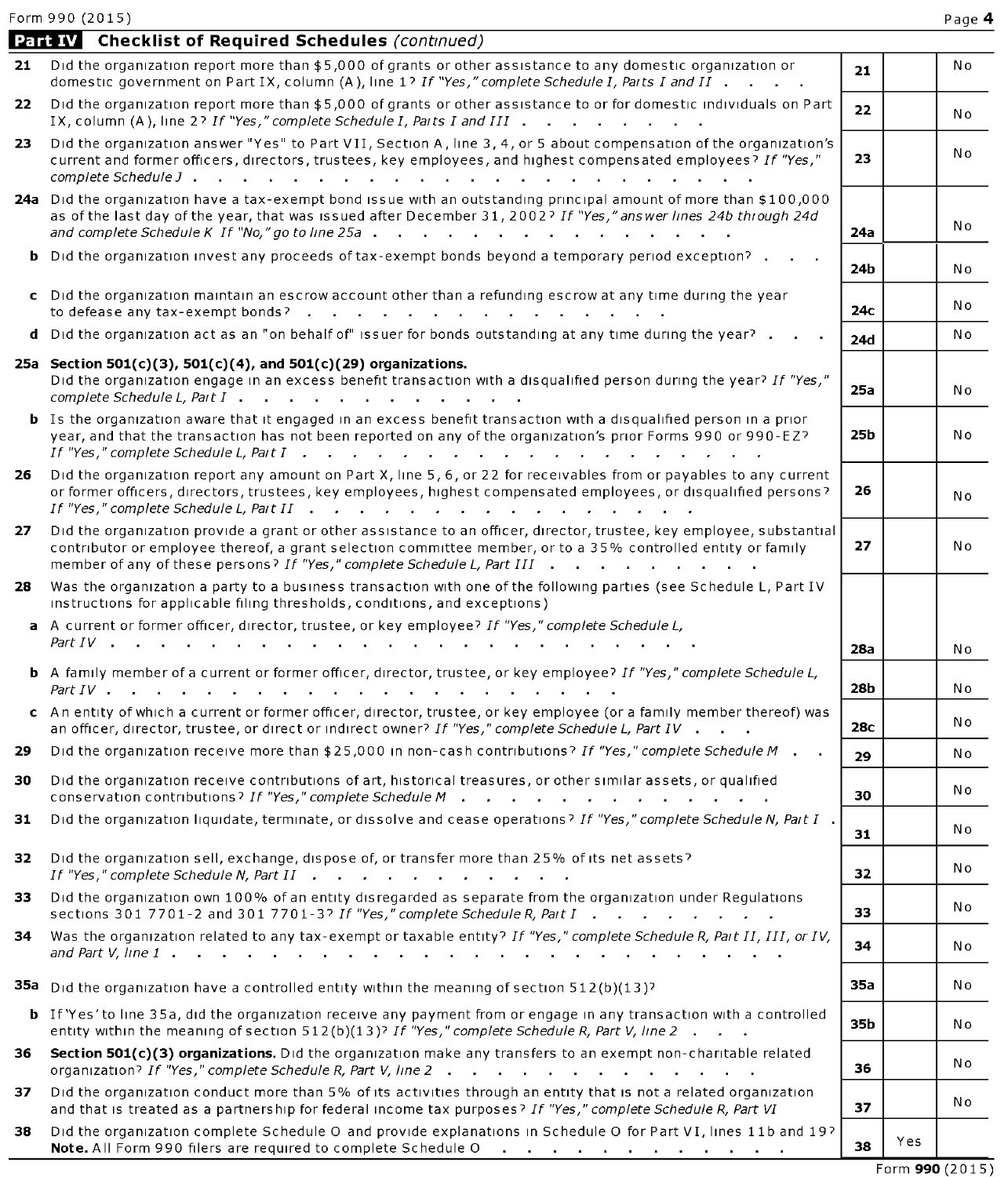|    | Form 990 (2015)                                                                                                                                                                                                                                                 |                |     | Page 5    |
|----|-----------------------------------------------------------------------------------------------------------------------------------------------------------------------------------------------------------------------------------------------------------------|----------------|-----|-----------|
|    | Statements Regarding Other IRS Filings and Tax Compliance<br>Part V                                                                                                                                                                                             |                |     |           |
|    | Check if Schedule O contains a response or note to any line in this Part V                                                                                                                                                                                      |                | Yes | <b>No</b> |
|    | 1a Enter the number reported in Box 3 of Form 1096 Enter -0- if not applicable .<br>0<br>1a                                                                                                                                                                     |                |     |           |
|    | <b>b</b> Enter the number of Forms W-2G included in line 1a Enter -0- if not applicable<br>$\mathbf 0$<br>1b                                                                                                                                                    |                |     |           |
|    | c Did the organization comply with backup withholding rules for reportable payments to vendors and reportable<br>gaming (gambling) winnings to prize winners?                                                                                                   | 1c             |     |           |
|    | 2a Enter the number of employees reported on Form W-3, Transmittal of Wage and<br>Tax Statements, filed for the calendar year ending with or within the year covered                                                                                            |                |     |           |
|    | $\Omega$<br>2a                                                                                                                                                                                                                                                  |                |     |           |
|    | <b>b</b> If at least one is reported on line 2a, did the organization file all required federal employment tax returns?<br>Note. If the sum of lines 1a and 2a is greater than 250, you may be required to e-file (see instructions)                            | 2b             | Yes |           |
|    | <b>3a</b> Did the organization have unrelated business gross income of \$1,000 or more during the year? $\blacksquare$ .                                                                                                                                        | За             |     | No        |
|    | <b>b</b> If "Yes," has it filed a Form 990-T for this year? If "No" to line 3b, provide an explanation in Schedule O $\cdot$ $\cdot$                                                                                                                            | 3 <sub>b</sub> |     | No        |
|    | 4a At any time during the calendar year, did the organization have an interest in, or a signature or other authority<br>over, a financial account in a foreign country (such as a bank account, securities account, or other financial<br>$account$ ) $\cdot$ . | 4а             |     | N o       |
| b  | If "Yes," enter the name of the foreign country $\blacktriangleright$<br>See instructions for filing requirements for FinCEN Form 114, Report of Foreign Bank and Financial Accounts<br>(FBA R)                                                                 |                |     |           |
|    | 5a Was the organization a party to a prohibited tax shelter transaction at any time during the tax year?                                                                                                                                                        | 5a             |     | No        |
|    | <b>b</b> Did any taxable party notify the organization that it was or is a party to a prohibited tax shelter transaction?                                                                                                                                       | <b>5b</b>      |     | No        |
|    | c If "Yes," to line 5a or 5b, did the organization file Form $8886 - 7$                                                                                                                                                                                         |                |     | No        |
|    |                                                                                                                                                                                                                                                                 | 5c             |     |           |
|    | 6a Does the organization have annual gross receipts that are normally greater than \$100,000, and did the<br>organization solicit any contributions that were not tax deductible as charitable contributions?                                                   | 6a             |     | Νo        |
|    | <b>b</b> If "Yes," did the organization include with every solicitation an express statement that such contributions or gifts                                                                                                                                   | 6b             |     | N o       |
| 7  | Organizations that may receive deductible contributions under section 170(c).                                                                                                                                                                                   |                |     |           |
|    | a Did the organization receive a payment in excess of \$75 made partly as a contribution and partly for goods and<br>services provided to the payor? $\cdots$ , $\cdots$ , $\cdots$ , $\cdots$ , $\cdots$ , $\cdots$ , $\cdots$ , $\cdots$                      | 7a             |     | Νo        |
|    | <b>b</b> If "Yes," did the organization notify the donor of the value of the goods or services provided?                                                                                                                                                        | 7 <sub>b</sub> |     | No        |
|    | c Did the organization sell, exchange, or otherwise dispose of tangible personal property for which it was required to                                                                                                                                          | 7с             |     | No        |
|    | <b>d</b> If "Yes," indicate the number of Forms 8282 filed during the year $\cdot \cdot \cdot$<br>7d                                                                                                                                                            |                |     |           |
|    | e Did the organization receive any funds, directly or indirectly, to pay premiums on a personal benefit contract?                                                                                                                                               | 7e             |     | Νo        |
|    | f Did the organization, during the year, pay premiums, directly or indirectly, on a personal benefit contract? $\blacksquare$ .                                                                                                                                 | 7f             |     | No        |
|    | g If the organization received a contribution of qualified intellectual property, did the organization file Form 8899 as<br>required?<br>$\sim$<br>$\sim$                                                                                                       | 7g             |     | No        |
|    | h If the organization received a contribution of cars, boats, airplanes, or other vehicles, did the organization file a<br>Form 1098-C?<br>and a series of the contract of the contract of the contract of the contract of the contract of the contract of      | 7h             |     | Νo        |
| 8  | Sponsoring organizations maintaining donor advised funds.<br>Did a donor advised fund maintained by the sponsoring organization have excess business holdings at any time<br>during the year?                                                                   |                |     |           |
|    |                                                                                                                                                                                                                                                                 | 8              |     | No        |
|    | <b>9a</b> Did the sponsoring organization make any taxable distributions under section 4966?<br>Did the sponsoring organization make a distribution to a donor, donor advisor, or related person?                                                               | 9a<br>9b       |     | No        |
| b  |                                                                                                                                                                                                                                                                 |                |     | No        |
| 10 | Section 501(c)(7) organizations. Enter<br><b>a</b> Initiation fees and capital contributions included on Part VIII, line 12<br>10a                                                                                                                              |                |     |           |
| b. | Gross receipts, included on Form 990, Part VIII, line 12, for public use of club<br>10 <sub>b</sub><br>facilities                                                                                                                                               |                |     |           |
| 11 | Section 501(c)(12) organizations. Enter                                                                                                                                                                                                                         |                |     |           |
| a  | Gross income from members or shareholders<br>11a                                                                                                                                                                                                                |                |     |           |
| b. | Gross income from other sources (Do not net amounts due or paid to other sources<br>11 <sub>b</sub><br>against amounts due or received from them ).<br><b>Contract Contract</b>                                                                                 |                |     |           |
|    |                                                                                                                                                                                                                                                                 |                |     |           |
|    | 12a Section 4947(a)(1) non-exempt charitable trusts. Is the organization filing Form 990 in lieu of Form 1041?<br><b>b</b> If "Yes," enter the amount of tax-exempt interest received or accrued during the<br>12 <sub>b</sub>                                  | 12a            |     |           |
| 13 | year<br>Section $501(c)(29)$ qualified nonprofit health insurance issuers.                                                                                                                                                                                      |                |     |           |
|    | a Is the organization licensed to issue qualified health plans in more than one state? Note. See the instructions for<br>additional information the organization must report on Schedule O                                                                      | 13a            |     | No        |
|    | <b>b</b> Enter the amount of reserves the organization is required to maintain by the states<br>13 <sub>b</sub><br>in which the organization is licensed to issue qualified health plans $\blacksquare$ .                                                       |                |     |           |
|    | c Enter the amount of reserves on hand<br>13с                                                                                                                                                                                                                   |                |     |           |
|    | <b>14a</b> Did the organization receive any payments for indoor tanning services during the tax year?                                                                                                                                                           | 14a            |     | Νo        |
|    | <b>b</b> If "Yes," has it filed a Form 720 to report these payments?If "No," provide an explanation in Schedule O .                                                                                                                                             | 14b            |     |           |
|    |                                                                                                                                                                                                                                                                 |                |     |           |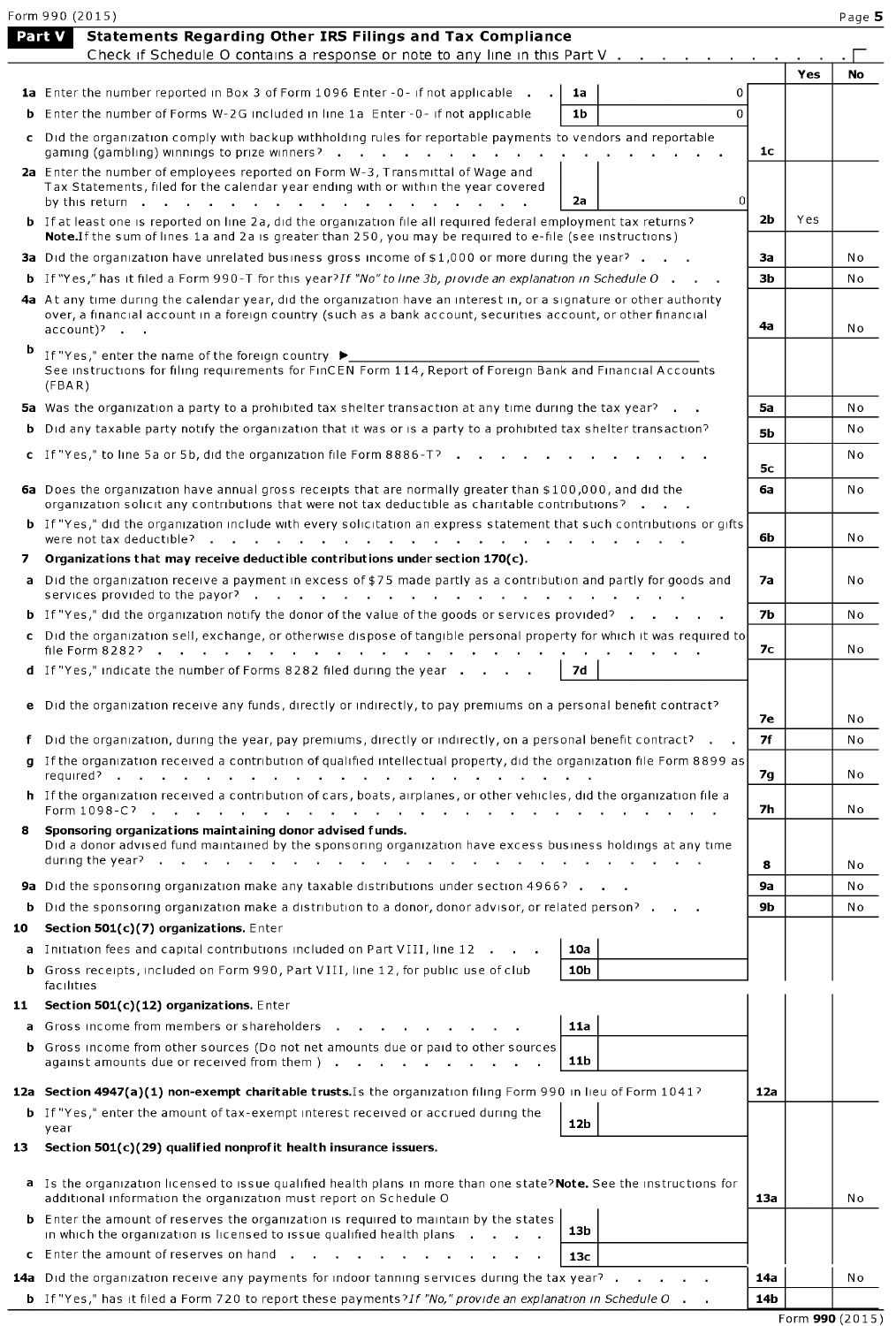|    | Form 990 (2015)                                                                                                                                                                                                                                        |                 |      | Page 6 |
|----|--------------------------------------------------------------------------------------------------------------------------------------------------------------------------------------------------------------------------------------------------------|-----------------|------|--------|
|    | Part VI<br>Governance, Management, and Disclosure<br>For each "Yes" response to lines 2 through 7b below, and for a "No" response to lines 8a, 8b, or 10b below,<br>describe the circumstances, processes, or changes in Schedule O. See instructions. |                 |      |        |
|    | Check if Schedule O contains a response or note to any line in this Part VI                                                                                                                                                                            |                 |      | . । ⊽  |
|    | <b>Section A. Governing Body and Management</b>                                                                                                                                                                                                        |                 |      |        |
|    |                                                                                                                                                                                                                                                        |                 | Yes  | No     |
|    | 1a Enter the number of voting members of the governing body at the end of the tax<br>9<br>1a<br>year                                                                                                                                                   |                 |      |        |
|    | If there are material differences in voting rights among members of the governing<br>body, or if the governing body delegated broad authority to an executive committee<br>or similar committee, explain in Schedule O                                 |                 |      |        |
|    | <b>b</b> Enter the number of voting members included in line 1a, above, who are<br>1 <sub>b</sub><br>9<br>independent                                                                                                                                  |                 |      |        |
|    | 2 Did any officer, director, trustee, or key employee have a family relationship or a business relationship with any<br>other officer, director, trustee, or key employee?                                                                             | 2               |      | No     |
| з  | Did the organization delegate control over management duties customarily performed by or under the direct<br>supervision of officers, directors or trustees, or key employees to a management company or other person?                                 | 3               |      | No     |
|    | Did the organization make any significant changes to its governing documents since the prior Form 990 was<br>filed? $\cdots$ $\cdots$                                                                                                                  | 4               |      | No     |
| 5  | Did the organization become aware during the year of a significant diversion of the organization's assets?                                                                                                                                             | 5               |      | No     |
| 6  | Did the organization have members or stockholders?                                                                                                                                                                                                     | 6               |      | No     |
|    | 7a Did the organization have members, stockholders, or other persons who had the power to elect or appoint one or                                                                                                                                      | 7а              |      | Νo     |
|    | <b>b</b> Are any governance decisions of the organization reserved to (or subject to approval by) members, stockholders,<br>or persons other than the governing body? $\cdot \cdot \cdot \cdot \cdot \cdot \cdot \cdot \cdot$                          | <b>7b</b>       |      | No     |
| 8  | Did the organization contemporaneously document the meetings held or written actions undertaken during the<br>year by the following                                                                                                                    |                 |      |        |
|    | <b>a</b> The governing body?                                                                                                                                                                                                                           | 8а              | Yes  |        |
|    | Each committee with authority to act on behalf of the governing body?                                                                                                                                                                                  | 8b              | Yes. |        |
|    | Is there any officer, director, trustee, or key employee listed in Part VII, Section A, who cannot be reached at the<br>organization's mailing address? If "Yes," provide the names and addresses in Schedule O                                        | 9               |      | No     |
|    | Section B. Policies (This Section B requests information about policies not required by the Internal Revenue Code.)                                                                                                                                    |                 |      |        |
|    |                                                                                                                                                                                                                                                        |                 | Yes  | No     |
|    | <b>10a</b> Did the organization have local chapters, branches, or affiliates?                                                                                                                                                                          | 10a             | Yes  |        |
|    | <b>b</b> If "Yes," did the organization have written policies and procedures governing the activities of such chapters,<br>affiliates, and branches to ensure their operations are consistent with the organization's exempt purposes?                 | 10b             | Yes  |        |
|    | 11a Has the organization provided a complete copy of this Form 990 to all members of its governing body before filing<br>the form?                                                                                                                     | 11a             | Yes  |        |
|    | <b>b</b> Describe in Schedule O the process, if any, used by the organization to review this Form 990                                                                                                                                                  |                 |      |        |
|    | <b>12a</b> Did the organization have a written conflict of interest policy? If "No," go to line 13                                                                                                                                                     | 12a             |      | No     |
|    | <b>b</b> Were officers, directors, or trustees, and key employees required to disclose annually interests that could give                                                                                                                              | 12 <sub>b</sub> |      |        |
|    | c Did the organization regularly and consistently monitor and enforce compliance with the policy? If "Yes," describe                                                                                                                                   | 12c             |      |        |
| 13 |                                                                                                                                                                                                                                                        | 13              |      | N o    |
| 14 | Did the organization have a written document retention and destruction policy?                                                                                                                                                                         | 14              |      | No     |
| 15 | Did the process for determining compensation of the following persons include a review and approval by<br>independent persons, comparability data, and contemporaneous substantiation of the deliberation and decision?                                |                 |      |        |
|    | a The organization's CEO, Executive Director, or top management official                                                                                                                                                                               | 15a             |      | No     |
|    |                                                                                                                                                                                                                                                        | 15 <sub>b</sub> |      | No     |
|    | If "Yes" to line 15a or 15b, describe the process in Schedule O (see instructions)                                                                                                                                                                     |                 |      |        |
|    | 16a Did the organization invest in, contribute assets to, or participate in a joint venture or similar arrangement with a                                                                                                                              | 16a             |      | No     |
|    | <b>b</b> If "Yes," did the organization follow a written policy or procedure requiring the organization to evaluate its<br>participation in joint venture arrangements under applicable federal tax law, and take steps to safeguard the               |                 |      |        |
|    | organization's exempt status with respect to such arrangements?                                                                                                                                                                                        | 16b             |      |        |
|    | <b>Section C. Disclosure</b>                                                                                                                                                                                                                           |                 |      |        |
| 17 | List the States with which a copy of this Form 990 is required to be filed▶                                                                                                                                                                            |                 |      |        |
| 18 | Section 6104 requires an organization to make its Form 1023 (or 1024 if applicable), 990, and 990-T (501(c)                                                                                                                                            |                 |      |        |

| (3)s only) available for public inspection Indicate how you made these available Check all that apply |  |
|-------------------------------------------------------------------------------------------------------|--|
|-------------------------------------------------------------------------------------------------------|--|

 $\Box$  Own website  $\Box$  Another's website  $\Box$  Upon request  $\Box$  Other (explain in Schedule 0) 19 Describe in Schedule 0 whether (and if so, how) the organization made its governing documents, conflict of interest policy, and financial statements available to the public during the tax year

20 State the name, address, and telephone number of the person who possesses the organization's books and records TOOD 2626 12TH AVENUE NORTH BIRMINGHAM, AL 35234 (205) 323-1237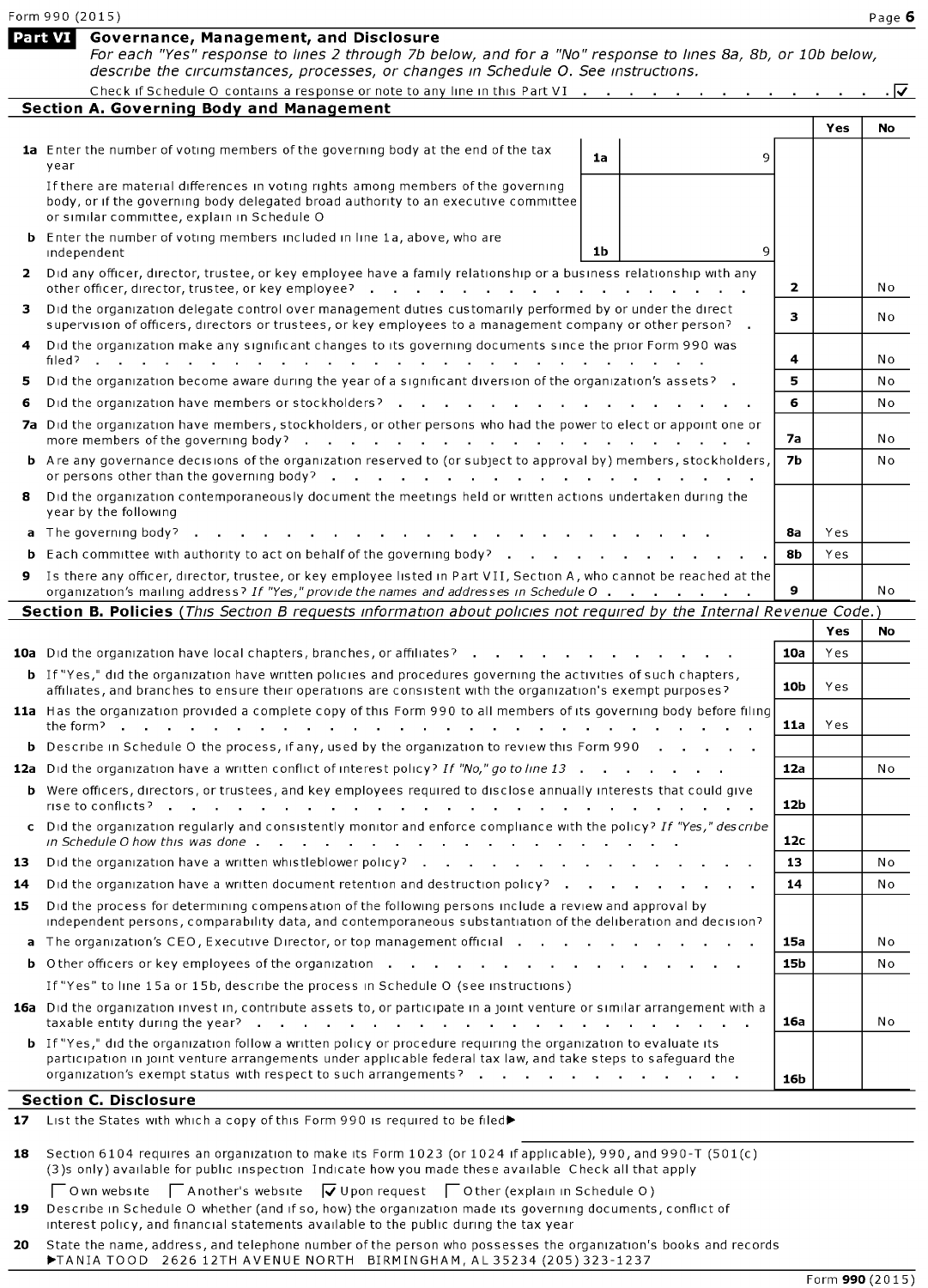## Part VII Compensation of Officers, Directors, Trustees, Key Employees, Highest Compensated **Employees, and Independent Contractors**

Check if Schedule O contains a response or note to any line in this Part VII

Section A. Officers, Directors, Trustees, Key Employees, and Highest Compensated Employees

1a Complete this table for all persons required to be listed Report compensation for the calendar year ending with or within the organization's tax year

**•** List all of the organization's current officers, directors, trustees (whether individuals or organizations), regardless of amount of compensation Enter -0- in columns  $(D)$ ,  $(E)$ , and  $(F)$  if no compensation was paid

• List all of the organization's current key employees, if any See instructions for definition of "key employee"

• List the organization's five current highest compensated employees (other than an officer, director, trustee or key employee) who received reportable compensation (Box <sup>5</sup> of Form W-2 and/or Box <sup>7</sup> of Form 1099-MISC) of more than \$ 100,000 from the organization and any related organizations

• List all of the organization's former officers, key employees, or highest compensated employees who received more than \$100,000 of reportable compensation from the organization and any related organizations

Itst all of the organization's former directors or trustees that received, in the capacity as a former director or trustee of the organization, more than \$10,000 of reportable compensation from the organization and any related organizations

List persons in the following order individual trustees or directors, institutional trustees, officers, key employees, highest compensated employees, and former such persons

 $\overline{\blacktriangleleft}$  Check this box if neither the organization nor any related organization compensated any current officer, director, or trustee

| $(W - 2/1099 -$<br>$(W - 2/1099 -$<br>for related<br>from the<br>Key employee<br>Highest compensated<br>eniplovee<br>Individual trustee<br>or director<br><b>Officer</b><br>Former<br>Institutional Trustee<br>organizations<br>MISC)<br>MISC)<br>organization<br>below<br>and related<br>dotted line)<br>organizations<br>1 0 0<br>(1) TANIA TODD<br><br>$\mathsf{x}$<br>X<br>$\mathbf 0$<br>0<br>$\mathbf 0$<br>PRESIDENT<br>1 0 0<br>1 0 0<br>(2) KIRSTI McDONALD KIMBLE<br>.<br>X<br>X<br>0<br>0<br>$\mathbf 0$<br>VICE PRESIDENT<br>1 0 0<br>1 0 0<br>(3) JESSIE SHELTON<br>.<br>x<br>X<br>0<br>0<br>$\Omega$<br>TREASURER<br>1 0 0<br>1 0 0<br>(4) BRENDA DEAN<br>.<br>X<br>X<br>0<br>0<br>$\mathbf 0$<br>AREA COORDINATOR<br>1 0 0<br>1 0 0<br>(5) RITA HENDERSON<br>.<br>X<br>X<br>$\mathbf 0$<br>0<br>0<br>AREA COORDINATOR<br>1 0 0<br>1 0 0<br>(6) ALLEGRA POINTER<br>.<br>X<br>X<br>$\mathbf 0$<br>0<br>$\mathbf 0$<br>AREA COORDINATOR<br>1 0 0 | (A)<br>Name and Title | (B)<br>Average<br>hours per<br>week (list<br>any hours |  | (C) | Position (do not check<br>more than one box, unless<br>person is both an officer<br>and a director/trustee) | (D)<br>Reportable<br>compensation<br>from the<br>organization | (E)<br>Reportable<br>compensation<br>from related<br>organizations | (F)<br>Estimated<br>amount of<br>other<br>compensation |  |
|--------------------------------------------------------------------------------------------------------------------------------------------------------------------------------------------------------------------------------------------------------------------------------------------------------------------------------------------------------------------------------------------------------------------------------------------------------------------------------------------------------------------------------------------------------------------------------------------------------------------------------------------------------------------------------------------------------------------------------------------------------------------------------------------------------------------------------------------------------------------------------------------------------------------------------------------------------------|-----------------------|--------------------------------------------------------|--|-----|-------------------------------------------------------------------------------------------------------------|---------------------------------------------------------------|--------------------------------------------------------------------|--------------------------------------------------------|--|
|                                                                                                                                                                                                                                                                                                                                                                                                                                                                                                                                                                                                                                                                                                                                                                                                                                                                                                                                                              |                       |                                                        |  |     |                                                                                                             |                                                               |                                                                    |                                                        |  |
|                                                                                                                                                                                                                                                                                                                                                                                                                                                                                                                                                                                                                                                                                                                                                                                                                                                                                                                                                              |                       |                                                        |  |     |                                                                                                             |                                                               |                                                                    |                                                        |  |
|                                                                                                                                                                                                                                                                                                                                                                                                                                                                                                                                                                                                                                                                                                                                                                                                                                                                                                                                                              |                       |                                                        |  |     |                                                                                                             |                                                               |                                                                    |                                                        |  |
|                                                                                                                                                                                                                                                                                                                                                                                                                                                                                                                                                                                                                                                                                                                                                                                                                                                                                                                                                              |                       |                                                        |  |     |                                                                                                             |                                                               |                                                                    |                                                        |  |
|                                                                                                                                                                                                                                                                                                                                                                                                                                                                                                                                                                                                                                                                                                                                                                                                                                                                                                                                                              |                       |                                                        |  |     |                                                                                                             |                                                               |                                                                    |                                                        |  |
|                                                                                                                                                                                                                                                                                                                                                                                                                                                                                                                                                                                                                                                                                                                                                                                                                                                                                                                                                              |                       |                                                        |  |     |                                                                                                             |                                                               |                                                                    |                                                        |  |
|                                                                                                                                                                                                                                                                                                                                                                                                                                                                                                                                                                                                                                                                                                                                                                                                                                                                                                                                                              |                       |                                                        |  |     |                                                                                                             |                                                               |                                                                    |                                                        |  |
|                                                                                                                                                                                                                                                                                                                                                                                                                                                                                                                                                                                                                                                                                                                                                                                                                                                                                                                                                              |                       |                                                        |  |     |                                                                                                             |                                                               |                                                                    |                                                        |  |
|                                                                                                                                                                                                                                                                                                                                                                                                                                                                                                                                                                                                                                                                                                                                                                                                                                                                                                                                                              |                       |                                                        |  |     |                                                                                                             |                                                               |                                                                    |                                                        |  |
|                                                                                                                                                                                                                                                                                                                                                                                                                                                                                                                                                                                                                                                                                                                                                                                                                                                                                                                                                              |                       |                                                        |  |     |                                                                                                             |                                                               |                                                                    |                                                        |  |
|                                                                                                                                                                                                                                                                                                                                                                                                                                                                                                                                                                                                                                                                                                                                                                                                                                                                                                                                                              |                       |                                                        |  |     |                                                                                                             |                                                               |                                                                    |                                                        |  |
|                                                                                                                                                                                                                                                                                                                                                                                                                                                                                                                                                                                                                                                                                                                                                                                                                                                                                                                                                              |                       |                                                        |  |     |                                                                                                             |                                                               |                                                                    |                                                        |  |
|                                                                                                                                                                                                                                                                                                                                                                                                                                                                                                                                                                                                                                                                                                                                                                                                                                                                                                                                                              |                       |                                                        |  |     |                                                                                                             |                                                               |                                                                    |                                                        |  |
|                                                                                                                                                                                                                                                                                                                                                                                                                                                                                                                                                                                                                                                                                                                                                                                                                                                                                                                                                              |                       |                                                        |  |     |                                                                                                             |                                                               |                                                                    |                                                        |  |
|                                                                                                                                                                                                                                                                                                                                                                                                                                                                                                                                                                                                                                                                                                                                                                                                                                                                                                                                                              |                       |                                                        |  |     |                                                                                                             |                                                               |                                                                    |                                                        |  |
|                                                                                                                                                                                                                                                                                                                                                                                                                                                                                                                                                                                                                                                                                                                                                                                                                                                                                                                                                              |                       |                                                        |  |     |                                                                                                             |                                                               |                                                                    |                                                        |  |
|                                                                                                                                                                                                                                                                                                                                                                                                                                                                                                                                                                                                                                                                                                                                                                                                                                                                                                                                                              |                       |                                                        |  |     |                                                                                                             |                                                               |                                                                    |                                                        |  |
|                                                                                                                                                                                                                                                                                                                                                                                                                                                                                                                                                                                                                                                                                                                                                                                                                                                                                                                                                              |                       |                                                        |  |     |                                                                                                             |                                                               |                                                                    |                                                        |  |
|                                                                                                                                                                                                                                                                                                                                                                                                                                                                                                                                                                                                                                                                                                                                                                                                                                                                                                                                                              |                       |                                                        |  |     |                                                                                                             |                                                               |                                                                    |                                                        |  |
|                                                                                                                                                                                                                                                                                                                                                                                                                                                                                                                                                                                                                                                                                                                                                                                                                                                                                                                                                              |                       |                                                        |  |     |                                                                                                             |                                                               |                                                                    |                                                        |  |
|                                                                                                                                                                                                                                                                                                                                                                                                                                                                                                                                                                                                                                                                                                                                                                                                                                                                                                                                                              |                       |                                                        |  |     |                                                                                                             |                                                               |                                                                    |                                                        |  |
|                                                                                                                                                                                                                                                                                                                                                                                                                                                                                                                                                                                                                                                                                                                                                                                                                                                                                                                                                              |                       |                                                        |  |     |                                                                                                             |                                                               |                                                                    |                                                        |  |
|                                                                                                                                                                                                                                                                                                                                                                                                                                                                                                                                                                                                                                                                                                                                                                                                                                                                                                                                                              |                       |                                                        |  |     |                                                                                                             |                                                               |                                                                    |                                                        |  |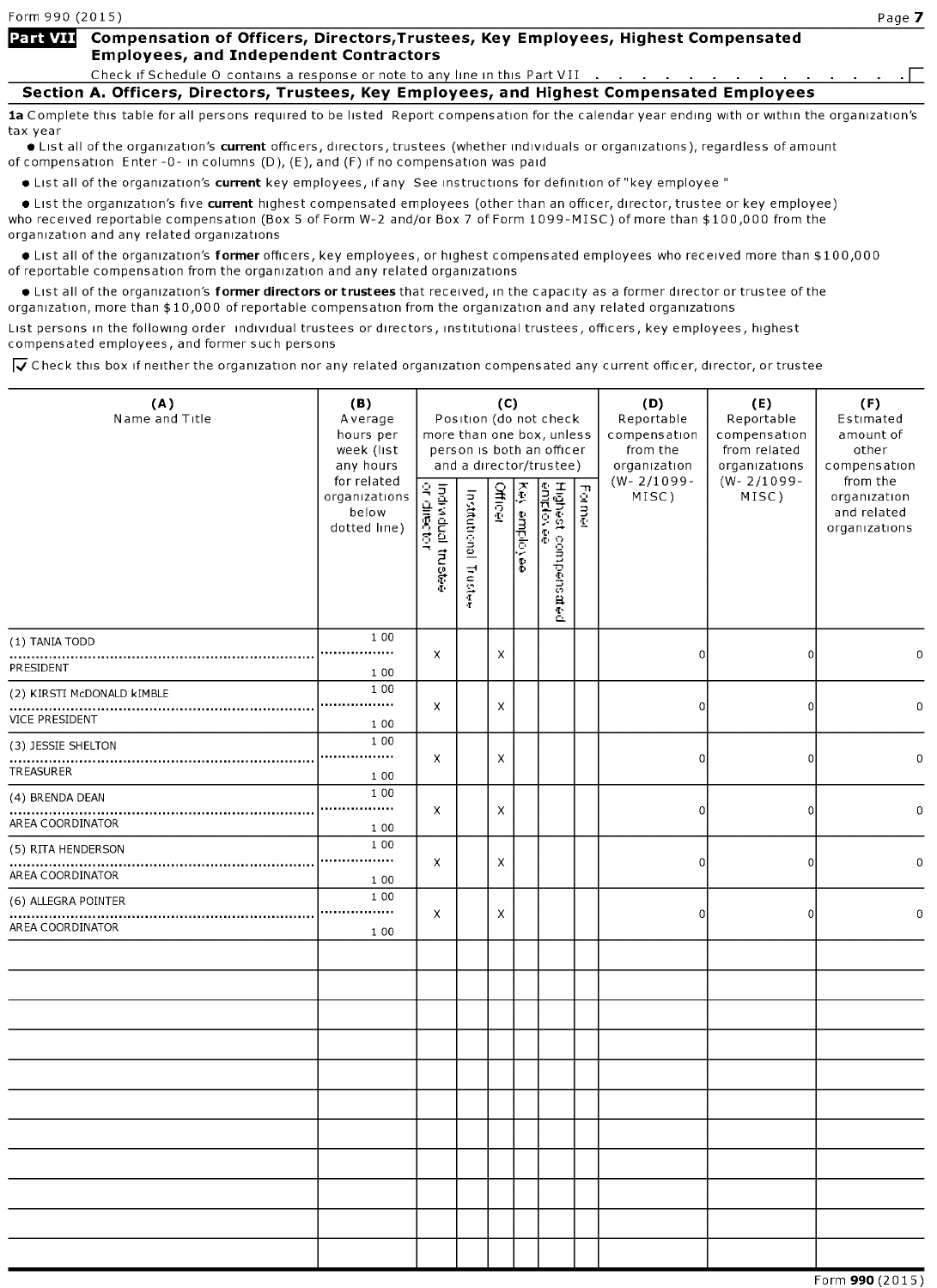## Part VII Section A. Officers, Directors, Trustees, Key Employees, and Highest Compensated Employees (continued)

|                         | (A)<br>Name and Title                                                                                                                                                | (B)<br>Average<br>hours per<br>week (list<br>any hours |                                 |                       |         |                     |                                 | more than one box, unless | (D)<br>Reportable<br>compensation<br>from the<br>organization (W- | (E)<br>Reportable<br>compensation<br>from related<br>organizations (W- | (F)<br>Estimated<br>amount of other<br>compensation<br>from the |
|-------------------------|----------------------------------------------------------------------------------------------------------------------------------------------------------------------|--------------------------------------------------------|---------------------------------|-----------------------|---------|---------------------|---------------------------------|---------------------------|-------------------------------------------------------------------|------------------------------------------------------------------------|-----------------------------------------------------------------|
|                         |                                                                                                                                                                      | for related<br>organizations<br>below<br>dotted line)  | indigently<br>Friend propintion | Institutional Trustee | Officer | <b>Aey employee</b> | Highest compensated<br>employee | Former                    | 2/1099-MISC)                                                      | 2/1099-MISC)                                                           | organization and<br>related<br>organizations                    |
|                         |                                                                                                                                                                      |                                                        |                                 |                       |         |                     |                                 |                           |                                                                   |                                                                        |                                                                 |
|                         |                                                                                                                                                                      |                                                        |                                 |                       |         |                     |                                 |                           |                                                                   |                                                                        |                                                                 |
|                         |                                                                                                                                                                      |                                                        |                                 |                       |         |                     |                                 |                           |                                                                   |                                                                        |                                                                 |
|                         |                                                                                                                                                                      |                                                        |                                 |                       |         |                     |                                 |                           |                                                                   |                                                                        |                                                                 |
|                         |                                                                                                                                                                      |                                                        |                                 |                       |         |                     |                                 |                           |                                                                   |                                                                        |                                                                 |
|                         |                                                                                                                                                                      |                                                        |                                 |                       |         |                     |                                 |                           |                                                                   |                                                                        |                                                                 |
|                         |                                                                                                                                                                      |                                                        |                                 |                       |         |                     |                                 |                           |                                                                   |                                                                        |                                                                 |
|                         |                                                                                                                                                                      |                                                        |                                 |                       |         |                     |                                 |                           |                                                                   |                                                                        |                                                                 |
|                         |                                                                                                                                                                      |                                                        |                                 |                       |         |                     |                                 |                           |                                                                   |                                                                        |                                                                 |
|                         |                                                                                                                                                                      |                                                        |                                 |                       |         |                     |                                 |                           |                                                                   |                                                                        |                                                                 |
|                         |                                                                                                                                                                      |                                                        |                                 |                       |         |                     |                                 |                           |                                                                   |                                                                        |                                                                 |
| 1 <sub>b</sub>          | Sub-Total.<br>the contract of the contract of the contract of                                                                                                        |                                                        |                                 |                       |         |                     | ▶                               |                           |                                                                   |                                                                        |                                                                 |
| $\mathbf c$<br>d        | Total from continuation sheets to Part VII, Section A .<br>Total (add lines 1b and 1c).                                                                              | the company of the company of the company              |                                 |                       |         |                     | ▶                               |                           |                                                                   |                                                                        |                                                                 |
| $\overline{\mathbf{z}}$ | Total number of individuals (including but not limited to those listed above) who received more than<br>\$100,000 of reportable compensation from the organization ▶ |                                                        |                                 |                       |         |                     |                                 |                           |                                                                   |                                                                        |                                                                 |

|                      |                                                                                                                                                                                                                                       | Yes | No |
|----------------------|---------------------------------------------------------------------------------------------------------------------------------------------------------------------------------------------------------------------------------------|-----|----|
| з.                   | Did the organization list any former officer, director or trustee, key employee, or highest compensated employee                                                                                                                      |     |    |
|                      | on line 1a? If "Yes," complete Schedule J for such individual                                                                                                                                                                         |     | No |
| $\blacktriangleleft$ | For any individual listed on line 1a, is the sum of reportable compensation and other compensation from the<br>organization and related organizations greater than \$150,000? If "Yes," complete Schedule J for such                  |     |    |
|                      | $\blacksquare$ individual to the contract of the contract of the contract of the contract of the contract of the contract of the contract of the contract of the contract of the contract of the contract of the contract of the cont |     | Nο |
| 5.                   | Did any person listed on line 1a receive or accrue compensation from any unrelated organization or individual for                                                                                                                     |     |    |
|                      | services rendered to the organization? If "Yes," complete Schedule J for such person                                                                                                                                                  |     | No |

## Section B. Independent Contractors

1 Complete this table for your five highest compensated independent contractors that received more than \$100,000 of compensation from the organization Report compensation for the calendar year ending with or within the organization's tax year

| (A)<br>Name and business address                                                                                                                                        | (B)<br>Description of services | (C)<br>Compensation |
|-------------------------------------------------------------------------------------------------------------------------------------------------------------------------|--------------------------------|---------------------|
|                                                                                                                                                                         |                                |                     |
|                                                                                                                                                                         |                                |                     |
|                                                                                                                                                                         |                                |                     |
|                                                                                                                                                                         |                                |                     |
|                                                                                                                                                                         |                                |                     |
| 2 Total number of independent contractors (including but not limited to those listed above) who received more than<br>\$100,000 of compensation from the organization ▶ |                                |                     |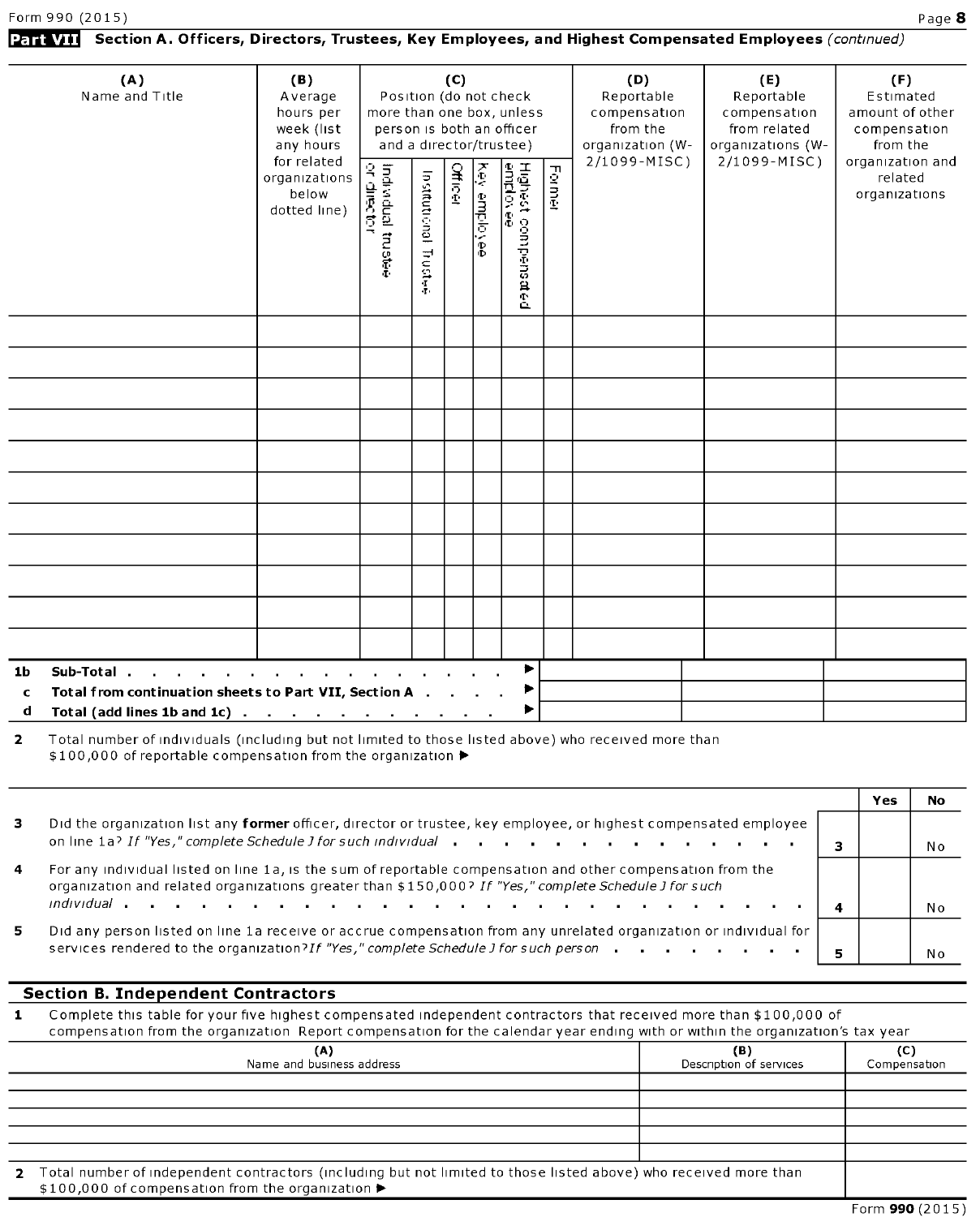Statement of Revenue

|                                                           |     |                                                                       | Check if Schedule O contains a response or note to any line in this Part VIII    |                      |                      | the company of the company              |                                         |                                              |
|-----------------------------------------------------------|-----|-----------------------------------------------------------------------|----------------------------------------------------------------------------------|----------------------|----------------------|-----------------------------------------|-----------------------------------------|----------------------------------------------|
|                                                           |     |                                                                       |                                                                                  |                      | (A)<br>Total revenue | (B)<br>Related or<br>exempt<br>function | (C)<br>Unrelated<br>business<br>revenue | (D)<br>Revenue<br>excluded from<br>tax under |
|                                                           |     |                                                                       |                                                                                  |                      |                      | revenue                                 |                                         | sections<br>$512 - 514$                      |
|                                                           | 1a  | Federated campaigns                                                   | 1a                                                                               |                      |                      |                                         |                                         |                                              |
|                                                           | b   | Membership dues                                                       | 1b                                                                               |                      |                      |                                         |                                         |                                              |
|                                                           | c   | Fundraising events                                                    | 1c                                                                               |                      |                      |                                         |                                         |                                              |
|                                                           | d   |                                                                       | Related organizations<br>1d                                                      |                      |                      |                                         |                                         |                                              |
|                                                           | е   | Government grants (contributions)                                     | 1e                                                                               |                      |                      |                                         |                                         |                                              |
|                                                           | f   |                                                                       | All other contributions, gifts, grants, and<br>1 <sub>f</sub>                    |                      |                      |                                         |                                         |                                              |
|                                                           |     | similar amounts not included above                                    |                                                                                  |                      |                      |                                         |                                         |                                              |
|                                                           | g   | $1a-1f$ \$                                                            | Noncash contributions included in lines                                          |                      |                      |                                         |                                         |                                              |
| and Other Similar Amounts<br>Contributions, Gifts, Grants | h.  | Total. Add lines 1a-1f.                                               |                                                                                  |                      |                      |                                         |                                         |                                              |
|                                                           |     |                                                                       |                                                                                  | Business Code        |                      |                                         |                                         |                                              |
|                                                           | 2a  | MEMBERSHIP                                                            |                                                                                  |                      | 41,706               |                                         |                                         |                                              |
|                                                           | b   |                                                                       |                                                                                  |                      |                      |                                         |                                         |                                              |
|                                                           | c   |                                                                       |                                                                                  |                      |                      |                                         |                                         |                                              |
|                                                           | d   |                                                                       |                                                                                  |                      |                      |                                         |                                         |                                              |
|                                                           | e   |                                                                       |                                                                                  |                      |                      |                                         |                                         |                                              |
| Program Service Revenue                                   | f   |                                                                       | All other program service revenue                                                |                      |                      |                                         |                                         |                                              |
|                                                           | g   |                                                                       | Total. Add lines 2a-2f ▶                                                         |                      | 41,706               |                                         |                                         |                                              |
|                                                           | з   |                                                                       | Investment income (including dividends, interest,                                |                      | 12                   |                                         |                                         |                                              |
|                                                           | 4   |                                                                       | and other similar amounts)<br>Income from investment of tax-exempt bond proceeds | ▸                    |                      |                                         |                                         |                                              |
|                                                           | 5   | Royalties .                                                           | the contract of the contract of<br>$\sim$                                        | $\sim$ 100 $\pm$     |                      |                                         |                                         |                                              |
|                                                           |     |                                                                       | $(I)$ Real                                                                       | (II) Personal        |                      |                                         |                                         |                                              |
|                                                           | 6а  | Gross rents                                                           |                                                                                  |                      |                      |                                         |                                         |                                              |
|                                                           | b   | Less rental<br>expenses                                               |                                                                                  |                      |                      |                                         |                                         |                                              |
|                                                           | c   | Rental income                                                         |                                                                                  |                      |                      |                                         |                                         |                                              |
|                                                           | d   | or (loss)                                                             | Net rental income or (loss) ▶                                                    |                      |                      |                                         |                                         |                                              |
|                                                           |     |                                                                       | (i) Securities                                                                   | (II) Other           |                      |                                         |                                         |                                              |
|                                                           | 7а  | Gross amount<br>from sales of                                         |                                                                                  |                      |                      |                                         |                                         |                                              |
|                                                           |     | assets other<br>than inventory                                        |                                                                                  |                      |                      |                                         |                                         |                                              |
|                                                           | b   | Less cost or                                                          |                                                                                  |                      |                      |                                         |                                         |                                              |
|                                                           |     | other basis and<br>sales expenses                                     |                                                                                  |                      |                      |                                         |                                         |                                              |
|                                                           | c   | Gain or (loss)                                                        |                                                                                  |                      |                      |                                         |                                         |                                              |
|                                                           | d   |                                                                       | Net gain or (loss) $\cdots$ $\cdots$ $\cdots$ $\cdots$ $\cdots$                  |                      |                      |                                         |                                         |                                              |
|                                                           |     | 8a Gross income from fundraising<br>events (not including             |                                                                                  |                      |                      |                                         |                                         |                                              |
| Other Revenue                                             |     | \$_                                                                   |                                                                                  |                      |                      |                                         |                                         |                                              |
|                                                           |     | See Part IV, line 18                                                  | of contributions reported on line 1c)                                            |                      |                      |                                         |                                         |                                              |
|                                                           |     |                                                                       | a                                                                                |                      |                      |                                         |                                         |                                              |
|                                                           |     |                                                                       | <b>b</b> Less direct expenses<br>b                                               |                      |                      |                                         |                                         |                                              |
|                                                           | c   |                                                                       | Net income or (loss) from fundraising events $\cdot$ $\cdot$                     |                      |                      |                                         |                                         |                                              |
|                                                           |     |                                                                       | 9a Gross income from gaming activities<br>See Part IV, line 19                   |                      |                      |                                         |                                         |                                              |
|                                                           |     |                                                                       | a                                                                                |                      |                      |                                         |                                         |                                              |
|                                                           | b   |                                                                       | Less direct expenses<br>b                                                        |                      |                      |                                         |                                         |                                              |
|                                                           |     |                                                                       | c Net income or (loss) from gaming activities                                    |                      |                      |                                         |                                         |                                              |
|                                                           |     | <b>10a</b> Gross sales of inventory, less<br>returns and allowances . |                                                                                  |                      |                      |                                         |                                         |                                              |
|                                                           |     |                                                                       | a                                                                                |                      |                      |                                         |                                         |                                              |
|                                                           | b   |                                                                       | Less cost of goods sold<br>b                                                     |                      |                      |                                         |                                         |                                              |
|                                                           | c   |                                                                       | Net income or (loss) from sales of inventory $\cdot$ $\cdot$ $\rightarrow$       |                      |                      |                                         |                                         |                                              |
|                                                           | 11a | Miscellaneous Revenue                                                 |                                                                                  | <b>Business Code</b> |                      |                                         |                                         |                                              |
|                                                           | b   |                                                                       |                                                                                  |                      |                      |                                         |                                         |                                              |
|                                                           | c   |                                                                       |                                                                                  |                      |                      |                                         |                                         |                                              |
|                                                           | d   |                                                                       | All other revenue                                                                |                      |                      |                                         |                                         |                                              |
|                                                           | е   |                                                                       | Total Add lines 11a-11d                                                          | ▶                    |                      |                                         |                                         |                                              |
|                                                           | 12  |                                                                       | Total revenue. See Instructions .                                                | ▶                    |                      |                                         |                                         |                                              |
|                                                           |     |                                                                       |                                                                                  |                      | 41,718               |                                         |                                         | $\sim$ $\sim$ $\sim$ $\sim$ $\sim$           |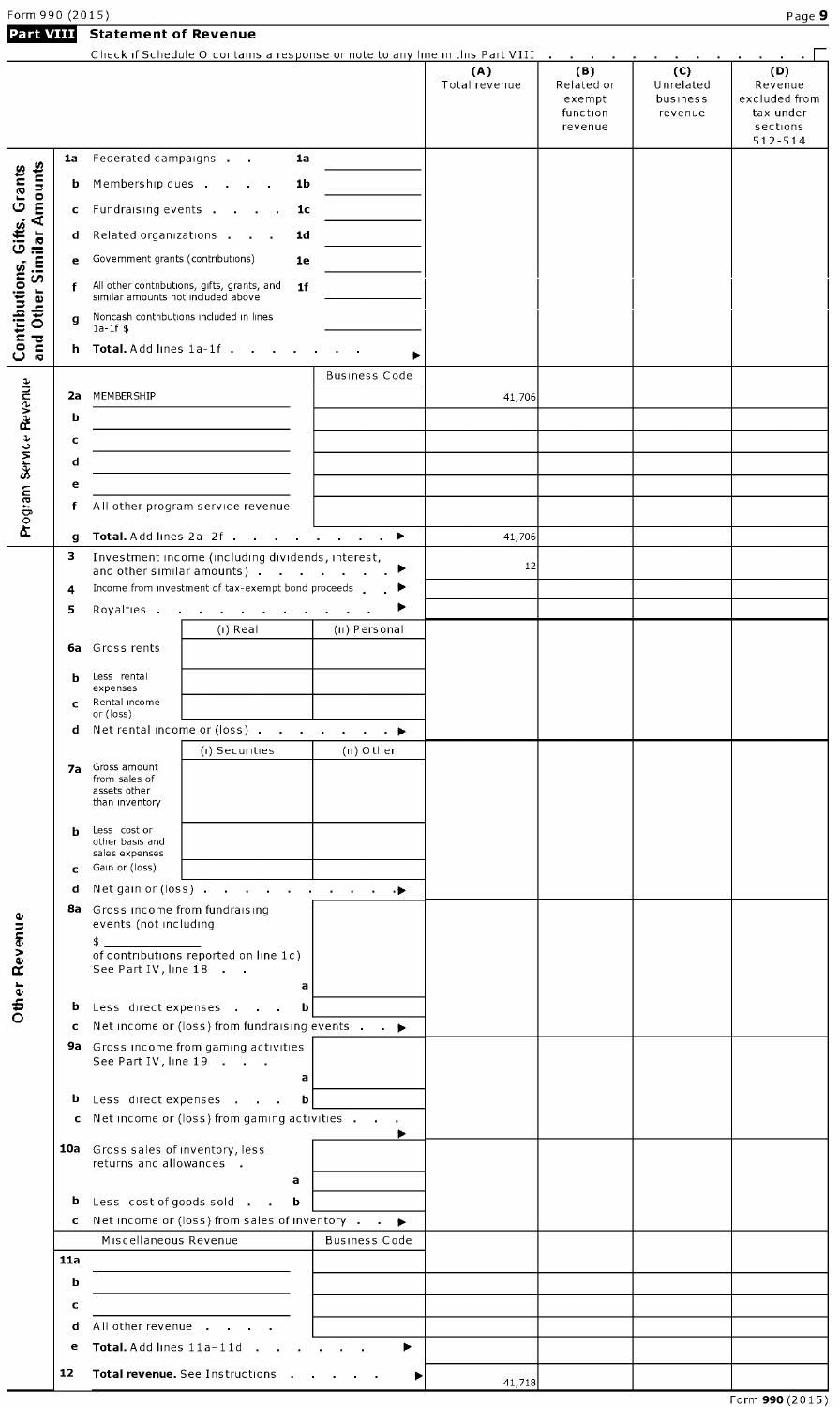|          | Form 990 (2015)                                                                                                                                                                                          |                             |                                    |                                           | Page 10                        |
|----------|----------------------------------------------------------------------------------------------------------------------------------------------------------------------------------------------------------|-----------------------------|------------------------------------|-------------------------------------------|--------------------------------|
|          | <b>Statement of Functional Expenses</b><br>Part IX<br>Section 501(c)(3) and 501(c)(4) organizations must complete all columns All other organizations must complete column (A)                           |                             |                                    |                                           |                                |
|          | Check if Schedule O contains a response or note to any line in this Part IX                                                                                                                              |                             |                                    |                                           |                                |
|          | Do not include amounts reported on lines 6b,<br>7b, 8b, 9b, and 10b of Part VIII.                                                                                                                        | (A)<br>Total expenses       | (B)<br>Program service<br>expenses | (C)<br>Management and<br>general expenses | (D)<br>Fundraising<br>expenses |
| 1.       | Grants and other assistance to domestic organizations and<br>domestic governments See Part IV, line 21                                                                                                   | 0                           |                                    |                                           |                                |
| 2        | Grants and other assistance to domestic<br>individuals See Part IV, line 22                                                                                                                              | $\mathbf 0$                 |                                    |                                           |                                |
| 3        | Grants and other assistance to foreign organizations, foreign<br>governments, and foreign individuals See Part IV, lines 15                                                                              | $\bf{0}$                    |                                    |                                           |                                |
| 4        | Benefits paid to or for members                                                                                                                                                                          | $\Omega$                    |                                    |                                           |                                |
| 5        | Compensation of current officers, directors, trustees, and<br>key employees                                                                                                                              | 0                           |                                    |                                           |                                |
| 6        | Compensation not included above, to disqualified persons<br>(as defined under section $4958(f)(1)$ ) and persons<br>described in section $4958(c)(3)(B)$                                                 | 0                           |                                    |                                           |                                |
| 7        | Other salaries and wages                                                                                                                                                                                 | 13,930                      |                                    | 13,930                                    |                                |
| 8        | Pension plan accruals and contributions (include section 401(k)<br>and 403(b) employer contributions)                                                                                                    | 0                           |                                    |                                           |                                |
| 9        | Other employee benefits                                                                                                                                                                                  | $\Omega$                    |                                    |                                           |                                |
| 10       | Payroll taxes<br>and a series of the contract of the contract of the                                                                                                                                     | 0                           |                                    |                                           |                                |
| 11       | Fees for services (non-employees)                                                                                                                                                                        |                             |                                    |                                           |                                |
| a        | Management                                                                                                                                                                                               | $\mathbf 0$                 |                                    |                                           |                                |
| b        | Legal                                                                                                                                                                                                    | $\mathbf{0}$                |                                    |                                           |                                |
| c        | Accounting                                                                                                                                                                                               | 2,484                       |                                    | 2,484                                     |                                |
| d        | Lobbying                                                                                                                                                                                                 | $\Omega$                    |                                    |                                           |                                |
| e        | Professional fundraising services See Part IV, line 17                                                                                                                                                   |                             |                                    |                                           |                                |
| f        | Investment management fees                                                                                                                                                                               | $\bf{0}$                    |                                    |                                           |                                |
| q        | Other (If line 11g amount exceeds 10% of line 25, column (A)<br>amount, list line 11g expenses on Schedule O)                                                                                            | 0                           |                                    |                                           |                                |
| 12       | Advertising and promotion                                                                                                                                                                                | $\mathbf{0}$                |                                    |                                           |                                |
| 13       | Office expenses                                                                                                                                                                                          | 4,909                       |                                    | 4,909                                     |                                |
| 14       | Information technology                                                                                                                                                                                   | $\Omega$                    |                                    |                                           |                                |
| 15       | Royalties                                                                                                                                                                                                | $\mathbf{0}$<br>$\mathbf 0$ |                                    |                                           |                                |
| 16<br>17 | Occupancy                                                                                                                                                                                                | $\bf{0}$                    |                                    |                                           |                                |
| 18       | Payments of travel or entertainment expenses for any federal,<br>state, or local public officials                                                                                                        | $\bf{0}$                    |                                    |                                           |                                |
| 19       | Conferences, conventions, and meetings                                                                                                                                                                   | 16,557                      | 16,557                             |                                           |                                |
| 20       | Interest                                                                                                                                                                                                 | $\mathbf{0}$                |                                    |                                           |                                |
| 21       | Payments to affiliates                                                                                                                                                                                   | $\mathbf 0$                 |                                    |                                           |                                |
| 22       | Depreciation, depletion, and amortization                                                                                                                                                                | 1,350                       |                                    | 1,350                                     |                                |
| 23       | Insurance                                                                                                                                                                                                | 1,563                       | 1,563                              |                                           |                                |
| 24       | Other expenses Itemize expenses not covered above (List<br>miscellaneous expenses in line 24e If line 24e amount exceeds<br>10% of line 25, column (A) amount, list line 24e expenses on<br>Schedule O ) |                             |                                    |                                           |                                |
| a        | REPAIRS MAINTENANCE                                                                                                                                                                                      | 206                         | 206                                |                                           |                                |
| b        | UTILITIES                                                                                                                                                                                                | 3,810                       | 3,810                              |                                           |                                |
| c        |                                                                                                                                                                                                          |                             |                                    |                                           |                                |
| d        |                                                                                                                                                                                                          |                             |                                    |                                           |                                |
| e        | All other expenses                                                                                                                                                                                       | $\mathbf 0$                 |                                    |                                           |                                |
| 25       | Total functional expenses. Add lines 1 through 24e                                                                                                                                                       | 44,809                      | 22,136                             | 22,673                                    |                                |

26 Joint costs. Complete this line only if the organization reported in column (B) joint costs from <sup>a</sup> combined educational campaign and fundraising solicitation <code>Check</code> here  $\blacktriangleright~\top$  if following SOP 98-2 (ASC 958-720)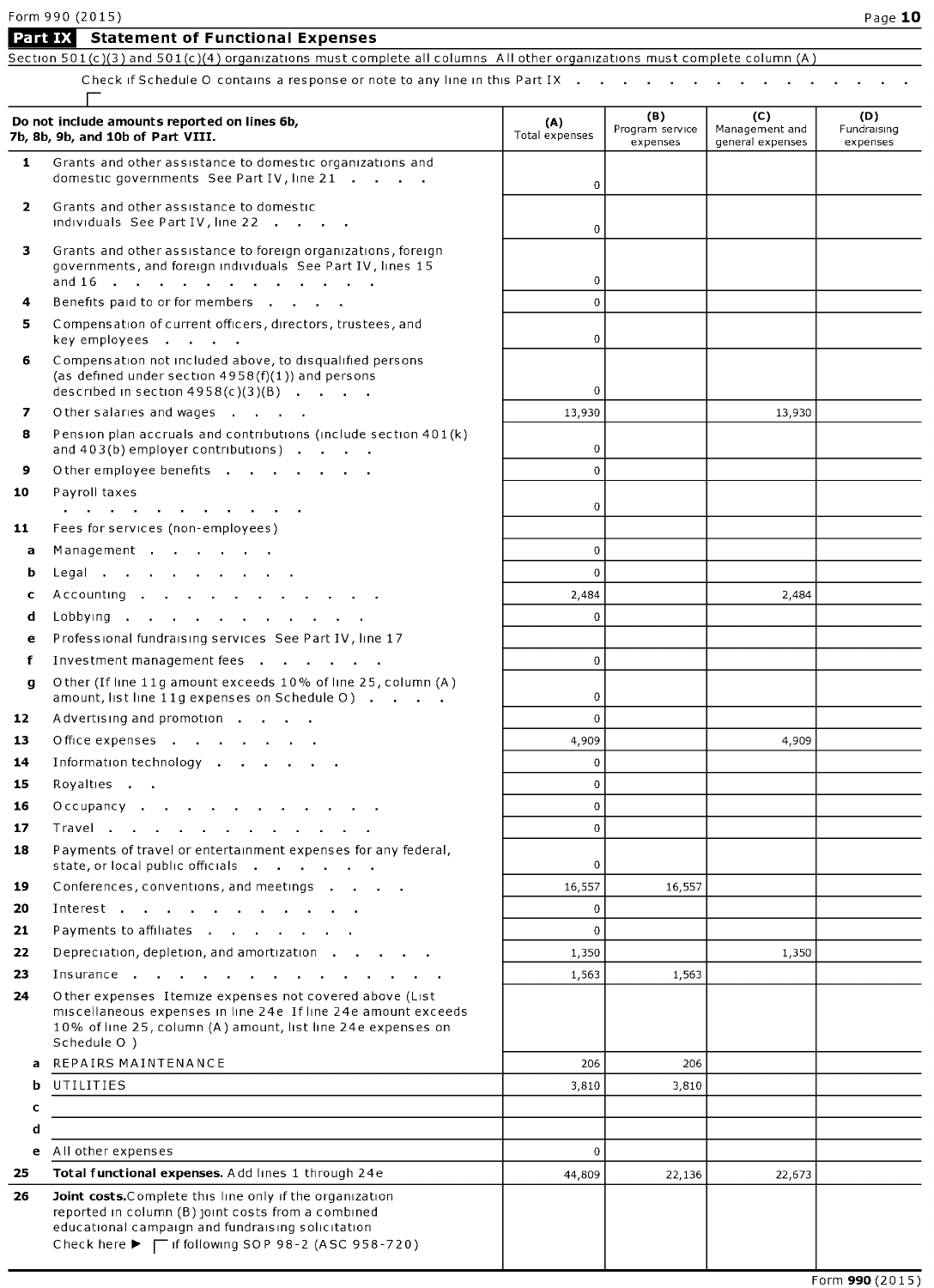|                  |     | Check if Schedule O contains a response or note to any line in this Part X                                                                                                                                                                                                                                                                     |     |        | the contract of the contract of |                         | $\cdot$ 1          |
|------------------|-----|------------------------------------------------------------------------------------------------------------------------------------------------------------------------------------------------------------------------------------------------------------------------------------------------------------------------------------------------|-----|--------|---------------------------------|-------------------------|--------------------|
|                  |     |                                                                                                                                                                                                                                                                                                                                                |     |        | (A)<br>Beginning of year        |                         | (B)<br>End of year |
|                  | 1   | Cash-non-interest-bearing                                                                                                                                                                                                                                                                                                                      |     |        | 29,967                          | $\mathbf{1}$            | 16,000             |
|                  | 2   | Savings and temporary cash investments                                                                                                                                                                                                                                                                                                         |     |        | 21,777                          | $\overline{2}$          |                    |
|                  | з   |                                                                                                                                                                                                                                                                                                                                                |     |        |                                 | 3                       |                    |
|                  | 4   | Accounts receivable, net                                                                                                                                                                                                                                                                                                                       |     |        |                                 | $\overline{\mathbf{4}}$ |                    |
|                  | 5   | Loans and other receivables from current and former officers, directors, trustees,<br>key employees, and highest compensated employees Complete Part II of<br>Schedule L                                                                                                                                                                       |     |        | 5                               |                         |                    |
|                  | 6   | Loans and other receivables from other disqualified persons (as defined under<br>section $4958(f)(1)$ ), persons described in section $4958(c)(3)(B)$ , and contributing<br>employers and sponsoring organizations of section 501(c)(9) voluntary<br>employees' beneficiary organizations (see instructions) Complete Part II of<br>Schedule L |     |        | 6                               |                         |                    |
| Assets           | 7   | Notes and loans receivable, net                                                                                                                                                                                                                                                                                                                |     |        |                                 | $\overline{z}$          |                    |
|                  | 8   | Inventories for sale or use                                                                                                                                                                                                                                                                                                                    |     |        |                                 | 8                       |                    |
|                  | 9   | Prepaid expenses and deferred charges                                                                                                                                                                                                                                                                                                          |     |        |                                 | 9                       |                    |
|                  | 10a | Land, buildings, and equipment cost or other basis                                                                                                                                                                                                                                                                                             |     |        |                                 |                         |                    |
|                  |     | Complete Part VI of Schedule D                                                                                                                                                                                                                                                                                                                 | 10a | 63,195 |                                 |                         |                    |
|                  | b   | Less accumulated depreciation                                                                                                                                                                                                                                                                                                                  | 10b | 15,946 | 14,596                          | 10 <sub>c</sub>         | 47.249             |
|                  | 11  | Investments-publicly traded securities                                                                                                                                                                                                                                                                                                         |     |        |                                 | 11                      |                    |
|                  | 12  | Investments-other securities See Part IV, line 11                                                                                                                                                                                                                                                                                              |     |        |                                 | 12                      |                    |
|                  | 13  | Investments-program-related See Part IV, line 11                                                                                                                                                                                                                                                                                               |     |        |                                 | 13                      |                    |
|                  | 14  | Intangible assets                                                                                                                                                                                                                                                                                                                              |     |        |                                 | 14                      |                    |
|                  | 15  | Other assets See Part IV, line 11                                                                                                                                                                                                                                                                                                              |     |        |                                 | 15                      |                    |
|                  | 16  | Total assets.Add lines 1 through 15 (must equal line 34)                                                                                                                                                                                                                                                                                       |     |        | 66,340                          | 16                      | 63,249             |
|                  | 17  | Accounts payable and accrued expenses                                                                                                                                                                                                                                                                                                          |     |        |                                 | 17                      |                    |
|                  | 18  | Grants payable                                                                                                                                                                                                                                                                                                                                 |     |        |                                 | 18                      |                    |
|                  | 19  | Deferred revenue                                                                                                                                                                                                                                                                                                                               |     |        |                                 | 19                      |                    |
|                  | 20  | Tax-exempt bond liabilities                                                                                                                                                                                                                                                                                                                    |     |        |                                 | 20                      |                    |
|                  | 21  | Escrow or custodial account liability Complete Part IV of Schedule D.                                                                                                                                                                                                                                                                          |     |        |                                 | 21                      |                    |
| Liabilities      | 22  | Loans and other payables to current and former officers, directors, trustees,<br>key employees, highest compensated employees, and disqualified                                                                                                                                                                                                |     |        |                                 |                         |                    |
|                  |     | persons Complete Part II of Schedule L                                                                                                                                                                                                                                                                                                         |     |        |                                 | 22                      |                    |
|                  | 23  | Secured mortgages and notes payable to unrelated third parties                                                                                                                                                                                                                                                                                 |     |        |                                 | 23                      |                    |
|                  | 24  | Unsecured notes and loans payable to unrelated third parties                                                                                                                                                                                                                                                                                   |     |        |                                 | 24                      |                    |
|                  | 25  | Other liabilities (including federal income tax, payables to related third parties,<br>and other liabilities not included on lines 17-24)<br>Complete Part X of Schedule D                                                                                                                                                                     |     |        |                                 |                         |                    |
|                  |     | a construction of the construction of the construction of the construction of the construction of the construction of the construction of the construction of the construction of the construction of the construction of the                                                                                                                  |     |        | $\mathbf{0}$                    | 25                      | $\mathbf{0}$       |
|                  | 26  | Total liabilities.Add lines 17 through 25                                                                                                                                                                                                                                                                                                      |     |        |                                 | 26                      |                    |
|                  |     | Organizations that follow SFAS 117 (ASC 958), check here $\blacktriangleright \Box$ and complete<br>lines 27 through 29, and lines 33 and 34.                                                                                                                                                                                                  |     |        |                                 |                         |                    |
|                  | 27  | Unrestricted net assets                                                                                                                                                                                                                                                                                                                        |     |        | 65,783                          | 27                      | 62,692             |
|                  | 28  | Temporarily restricted net assets                                                                                                                                                                                                                                                                                                              |     |        | 557                             | 28                      | 557                |
|                  | 29  | Permanently restricted net assets                                                                                                                                                                                                                                                                                                              |     |        |                                 | 29                      |                    |
| or Fund Balances |     | Organizations that do not follow SFAS 117 (ASC 958), check here $\blacktriangleright \sqsubset \square$ and<br>complete lines 30 through 34.                                                                                                                                                                                                   |     |        |                                 |                         |                    |
|                  | 30  | Capital stock or trust principal, or current funds                                                                                                                                                                                                                                                                                             |     |        |                                 | 30                      |                    |
|                  | 31  | Paid-in or capital surplus, or land, building or equipment fund                                                                                                                                                                                                                                                                                |     |        |                                 | 31                      |                    |
| Net Assets       | 32  | Retained earnings, endowment, accumulated income, or other funds                                                                                                                                                                                                                                                                               |     |        |                                 | 32                      |                    |
|                  | 33  | Total net assets or fund balances                                                                                                                                                                                                                                                                                                              |     |        | 66,340                          | 33                      | 63,249             |
|                  | 34  | Total liabilities and net assets/fund balances                                                                                                                                                                                                                                                                                                 |     |        | 66,340                          | 34                      | 63,249             |
|                  |     |                                                                                                                                                                                                                                                                                                                                                |     |        |                                 |                         |                    |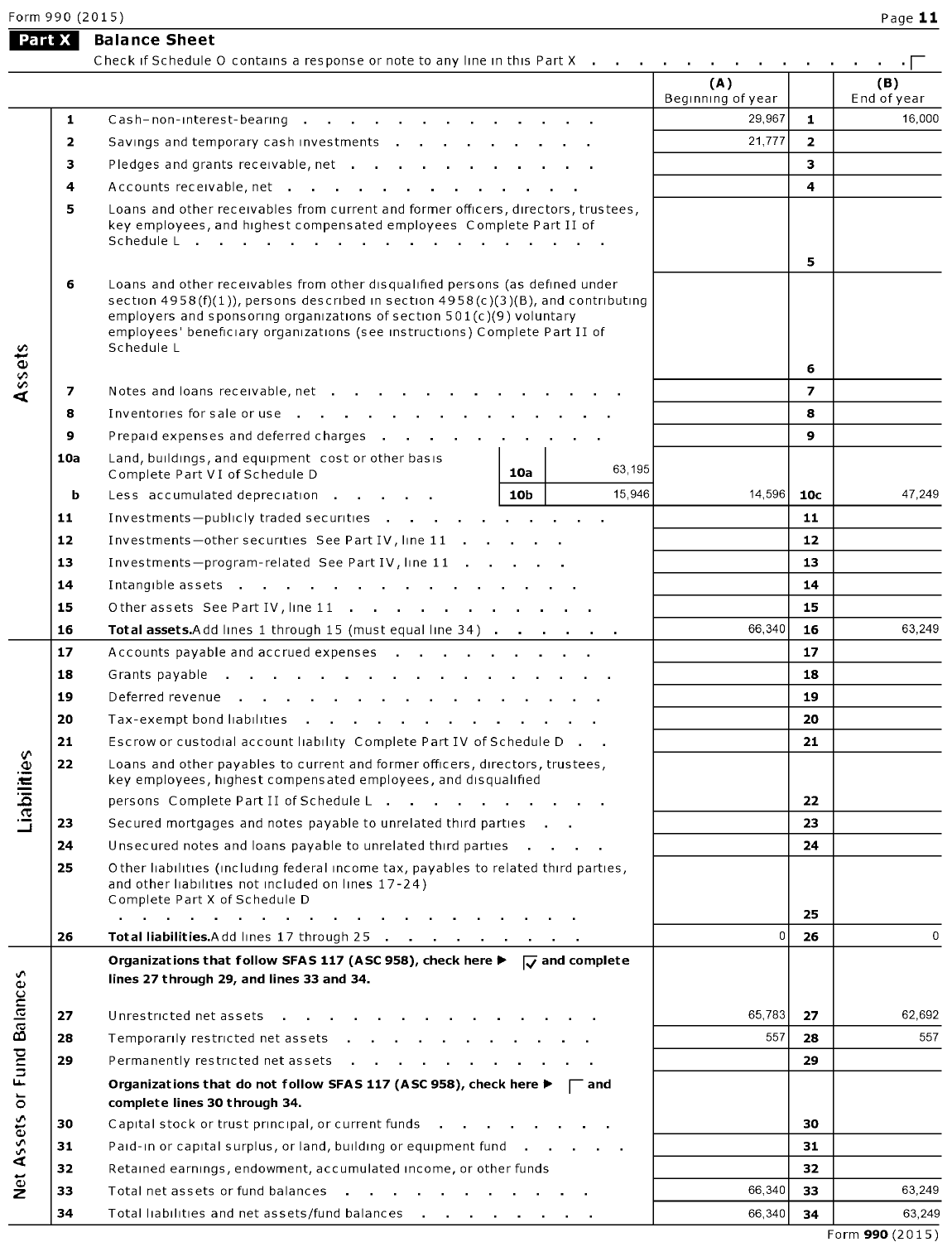|              | <b>Reconcilliation of Net Assets</b><br>Part XI                                                                                                                                                                                  |                         |    |     |           |
|--------------|----------------------------------------------------------------------------------------------------------------------------------------------------------------------------------------------------------------------------------|-------------------------|----|-----|-----------|
|              | Check if Schedule O contains a response or note to any line in this Part XI                                                                                                                                                      |                         |    |     |           |
|              |                                                                                                                                                                                                                                  |                         |    |     |           |
| 1            | Total revenue (must equal Part VIII, column (A), line 12)                                                                                                                                                                        | $\mathbf{1}$            |    |     | 41,718    |
| 2            | Total expenses (must equal Part IX, column (A), line 25)                                                                                                                                                                         | $\overline{\mathbf{z}}$ |    |     | 44,809    |
| з            | Revenue less expenses Subtract line 2 from line 1                                                                                                                                                                                | 3                       |    |     | $-3,091$  |
| 4            | Net assets or fund balances at beginning of year (must equal Part X, line 33, column (A))                                                                                                                                        | 4                       |    |     | 66,340    |
| 5            | Net unrealized gains (losses) on investments                                                                                                                                                                                     |                         |    |     |           |
| 6            | Donated services and use of facilities                                                                                                                                                                                           | 5                       |    |     |           |
|              |                                                                                                                                                                                                                                  | 6                       |    |     |           |
| 7            | Investment expenses                                                                                                                                                                                                              | $\overline{z}$          |    |     |           |
| 8            | Prior period adjustments .                                                                                                                                                                                                       | 8                       |    |     |           |
| 9            | Other changes in net assets or fund balances (explain in Schedule O)                                                                                                                                                             | 9                       |    |     |           |
|              | 10 Net assets or fund balances at end of year Combine lines 3 through 9 (must equal Part X, line 33,<br>column (B))                                                                                                              | 10                      |    |     | 63,249    |
|              | Part XIII Financial Statements and Reporting                                                                                                                                                                                     |                         |    |     |           |
|              | Check if Schedule O contains a response or note to any line in this Part XII $\ldots$ .                                                                                                                                          |                         |    |     |           |
|              |                                                                                                                                                                                                                                  |                         |    | Yes | <b>No</b> |
| $\mathbf{1}$ | $\sqrt{C}$ Cash $\sqrt{C}$ Accrual $\sqrt{C}$ Other<br>Accounting method used to prepare the Form 990<br>If the organization changed its method of accounting from a prior year or checked "Other," explain in<br>Schedule O     |                         |    |     |           |
|              | 2a Were the organization's financial statements compiled or reviewed by an independent accountant?                                                                                                                               |                         | 2a |     | No        |
|              | If 'Yes,' check a box below to indicate whether the financial statements for the year were compiled or reviewed on<br>a separate basis, consolidated basis, or both                                                              |                         |    |     |           |
|              | Separate basis<br>Consolidated basis<br><b>Both consolidated and separate basis</b>                                                                                                                                              |                         |    |     |           |
|              | <b>b</b> Were the organization's financial statements audited by an independent accountant?                                                                                                                                      |                         | 2b | Yes |           |
|              | If 'Yes,' check a box below to indicate whether the financial statements for the year were audited on a separate<br>basis, consolidated basis, or both                                                                           |                         |    |     |           |
|              | $\overline{v}$ Separate basis<br>Consolidated basis<br>Both consolidated and separate basis                                                                                                                                      |                         |    |     |           |
|              | c If "Yes," to line 2a or 2b, does the organization have a committee that assumes responsibility for oversight<br>of the audit, review, or compilation of its financial statements and selection of an independent accountant?   |                         | 2c | Yes |           |
|              | If the organization changed either its oversight process or selection process during the tax year, explain in<br>Schedule O                                                                                                      |                         |    |     |           |
|              | 3a As a result of a federal award, was the organization required to undergo an audit or audits as set forth in the<br>Single Audit Act and OMB Circular A-133?                                                                   |                         | За |     | No        |
|              | <b>b</b> If "Yes," did the organization undergo the required audit or audits? If the organization did not undergo the<br>required audit or audits, explain why in Schedule O and describe any steps taken to undergo such audits |                         | 3b |     |           |
|              |                                                                                                                                                                                                                                  |                         |    |     |           |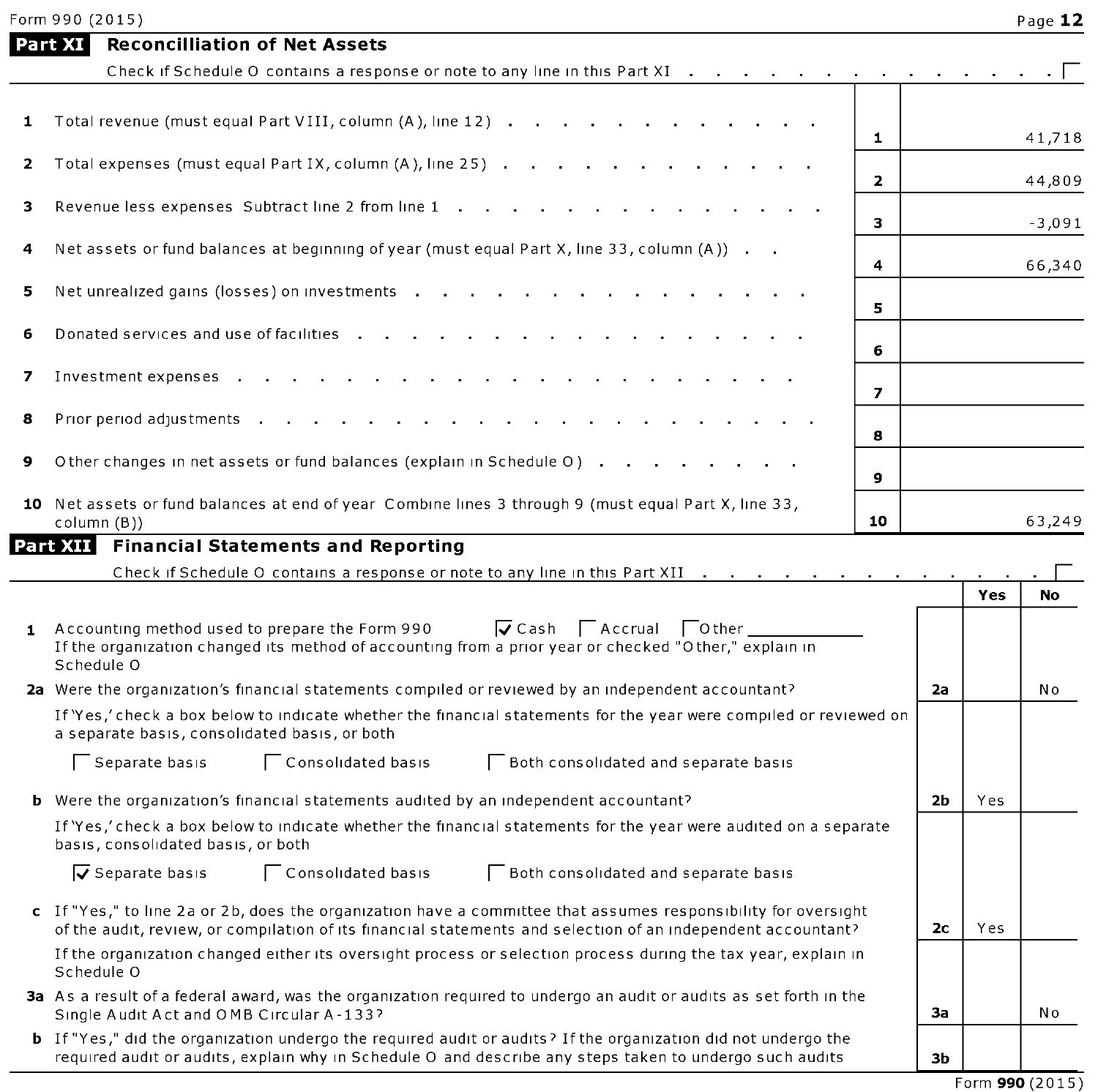|                |                                                                                                                                                                                                                                                                                                                        | efile GRAPHIC print - DO NOT PROCESS                                                                                                                                                                                                                                                                                                  | As Filed Data -         |                                                                                                                                         |                |                          | DLN: 93493340002406                   |
|----------------|------------------------------------------------------------------------------------------------------------------------------------------------------------------------------------------------------------------------------------------------------------------------------------------------------------------------|---------------------------------------------------------------------------------------------------------------------------------------------------------------------------------------------------------------------------------------------------------------------------------------------------------------------------------------|-------------------------|-----------------------------------------------------------------------------------------------------------------------------------------|----------------|--------------------------|---------------------------------------|
|                | <b>SCHEDULE D</b><br>(Form 990)                                                                                                                                                                                                                                                                                        |                                                                                                                                                                                                                                                                                                                                       |                         | <b>Supplemental Financial Statements</b>                                                                                                |                |                          | OMB No 1545-0047                      |
|                | Department of the                                                                                                                                                                                                                                                                                                      |                                                                                                                                                                                                                                                                                                                                       | Attach to Form 990.     | ▶ Complete if the organization answered "Yes," on Form 990,<br>Part IV, line 6, 7, 8, 9, 10, 11a, 11b, 11c, 11d, 11e, 11f, 12a, or 12b. |                |                          | <b>2015</b><br><b>Open to Public</b>  |
| Treasury       | Internal Revenue Service                                                                                                                                                                                                                                                                                               | Information about Schedule D (Form 990) and its instructions is at www.irs.gov/form990.                                                                                                                                                                                                                                               |                         |                                                                                                                                         |                |                          | <b>Inspection</b>                     |
|                | Name of the organization<br>BIRMINGHAM EDUCATION ASSOCIATION                                                                                                                                                                                                                                                           |                                                                                                                                                                                                                                                                                                                                       |                         |                                                                                                                                         |                |                          | <b>Employer identification number</b> |
|                | Part I                                                                                                                                                                                                                                                                                                                 | Organizations Maintaining Donor Advised Funds or Other Similar Funds or Accounts.<br>Complete if the organization answered "Yes" on Form 990, Part IV, line 6.                                                                                                                                                                        |                         |                                                                                                                                         |                | 63-6103495               |                                       |
| 1              |                                                                                                                                                                                                                                                                                                                        | Total number at end of year                                                                                                                                                                                                                                                                                                           | (a) Donor advised funds |                                                                                                                                         |                |                          | (b)Funds and other accounts           |
| 2              | year)                                                                                                                                                                                                                                                                                                                  | Aggregate value of contributions to (during                                                                                                                                                                                                                                                                                           |                         |                                                                                                                                         |                |                          |                                       |
| з              |                                                                                                                                                                                                                                                                                                                        | Aggregate value of grants from (during year)                                                                                                                                                                                                                                                                                          |                         |                                                                                                                                         |                |                          |                                       |
| 4              |                                                                                                                                                                                                                                                                                                                        | A ggregate value at end of year                                                                                                                                                                                                                                                                                                       |                         |                                                                                                                                         |                |                          |                                       |
| 5              |                                                                                                                                                                                                                                                                                                                        | Did the organization inform all donors and donor advisors in writing that the assets held in donor advised<br>funds are the organization's property, subject to the organization's exclusive legal control?                                                                                                                           |                         |                                                                                                                                         |                |                          | $\Gamma$ Yes<br><b>No</b>             |
| 6              |                                                                                                                                                                                                                                                                                                                        | Did the organization inform all grantees, donors, and donor advisors in writing that grant funds can be<br>used only for charitable purposes and not for the benefit of the donor or donor advisor, or for any other purpose<br>conferring impermissible private benefit?                                                             |                         |                                                                                                                                         |                |                          | Yes<br><b>No</b>                      |
|                |                                                                                                                                                                                                                                                                                                                        | Part II Conservation Easements. Complete if the organization answered "Yes" on Form 990, Part IV, line 7.                                                                                                                                                                                                                             |                         |                                                                                                                                         |                |                          |                                       |
| $\mathbf{1}$   |                                                                                                                                                                                                                                                                                                                        | Purpose(s) of conservation easements held by the organization (check all that apply)                                                                                                                                                                                                                                                  |                         |                                                                                                                                         |                |                          |                                       |
|                | education)                                                                                                                                                                                                                                                                                                             | $\Box$ Preservation of land for public use (e.g., recreation or                                                                                                                                                                                                                                                                       |                         | Preservation of an historically important land area                                                                                     |                |                          |                                       |
|                |                                                                                                                                                                                                                                                                                                                        | Protection of natural habitat<br>Preservation of open space                                                                                                                                                                                                                                                                           |                         | Preservation of a certified historic structure                                                                                          |                |                          |                                       |
| $\overline{2}$ |                                                                                                                                                                                                                                                                                                                        | Complete lines 2a through 2d if the organization held a qualified conservation contribution in the form of a conservation<br>easement on the last day of the tax year                                                                                                                                                                 |                         |                                                                                                                                         |                |                          |                                       |
|                |                                                                                                                                                                                                                                                                                                                        |                                                                                                                                                                                                                                                                                                                                       |                         |                                                                                                                                         |                |                          | Held at the End of the Year           |
| a              |                                                                                                                                                                                                                                                                                                                        | Total number of conservation easements                                                                                                                                                                                                                                                                                                |                         |                                                                                                                                         | 2a             |                          |                                       |
| b              |                                                                                                                                                                                                                                                                                                                        | Total acreage restricted by conservation easements                                                                                                                                                                                                                                                                                    |                         |                                                                                                                                         | 2 <sub>b</sub> |                          |                                       |
| c<br>d         | Number of conservation easements on a certified historic structure included in (a)<br>2c<br>Number of conservation easements included in (c) acquired after 8/17/06, and not on a<br>2d<br>historic structure listed in the National Register                                                                          |                                                                                                                                                                                                                                                                                                                                       |                         |                                                                                                                                         |                |                          |                                       |
| з              | tax year ▶                                                                                                                                                                                                                                                                                                             | Number of conservation easements modified, transferred, released, extinguished, or terminated by the organization during the                                                                                                                                                                                                          |                         |                                                                                                                                         |                |                          |                                       |
| 4              |                                                                                                                                                                                                                                                                                                                        | Number of states where property subject to conservation easement is located $\blacktriangleright$                                                                                                                                                                                                                                     |                         |                                                                                                                                         |                |                          |                                       |
| 5              |                                                                                                                                                                                                                                                                                                                        | Does the organization have a written policy regarding the periodic monitoring, inspection, handling of<br>violations, and enforcement of the conservation easements it holds?                                                                                                                                                         |                         |                                                                                                                                         |                |                          | ັ Yes<br>้ No                         |
| 6              | year                                                                                                                                                                                                                                                                                                                   | Staff and volunteer hours devoted to monitoring, inspecting, handling of violations, and enforcing conservation easements during the                                                                                                                                                                                                  |                         |                                                                                                                                         |                |                          |                                       |
|                | $\blacktriangleright$ and $\blacktriangleright$ and $\blacktriangleright$                                                                                                                                                                                                                                              |                                                                                                                                                                                                                                                                                                                                       |                         |                                                                                                                                         |                |                          |                                       |
| 7              |                                                                                                                                                                                                                                                                                                                        | Amount of expenses incurred in monitoring, inspecting, handling of violations, and enforcing conservation easements during the year<br>$\triangleright$ \$                                                                                                                                                                            |                         |                                                                                                                                         |                |                          |                                       |
| 8              |                                                                                                                                                                                                                                                                                                                        | Does each conservation easement reported on line 2(d) above satisfy the requirements of section 170(h)(4)<br>$(B)(1)$ and section $170(h)(4)(B)(1)$ ?                                                                                                                                                                                 |                         |                                                                                                                                         |                |                          | Yes<br>No                             |
|                | In Part XIII, describe how the organization reports conservation easements in its revenue and expense statement, and<br>9<br>balance sheet, and include, if applicable, the text of the footnote to the organization's financial statements that describes<br>the organization's accounting for conservation easements |                                                                                                                                                                                                                                                                                                                                       |                         |                                                                                                                                         |                |                          |                                       |
|                |                                                                                                                                                                                                                                                                                                                        | Part III Organizations Maintaining Collections of Art, Historical Treasures, or Other Similar Assets.                                                                                                                                                                                                                                 |                         |                                                                                                                                         |                |                          |                                       |
| 1a             |                                                                                                                                                                                                                                                                                                                        | Complete if the organization answered "Yes" on Form 990, Part IV, line 8.<br>If the organization elected, as permitted under SFAS 116 (ASC 958), not to report in its revenue statement and balance sheet                                                                                                                             |                         |                                                                                                                                         |                |                          |                                       |
|                |                                                                                                                                                                                                                                                                                                                        | works of art, historical treasures, or other similar assets held for public exhibition, education, or research in furtherance of public<br>service, provide, in Part XIII, the text of the footnote to its financial statements that describes these items                                                                            |                         |                                                                                                                                         |                |                          |                                       |
| b              |                                                                                                                                                                                                                                                                                                                        | If the organization elected, as permitted under SFAS 116 (ASC 958), to report in its revenue statement and balance sheet<br>works of art, historical treasures, or other similar assets held for public exhibition, education, or research in furtherance of public<br>service, provide the following amounts relating to these items |                         |                                                                                                                                         |                |                          |                                       |
|                |                                                                                                                                                                                                                                                                                                                        | (i) Revenue included on Form 990, Part VIII, line 1                                                                                                                                                                                                                                                                                   |                         |                                                                                                                                         |                |                          |                                       |
|                |                                                                                                                                                                                                                                                                                                                        | (ii) Assets included in Form 990, Part X                                                                                                                                                                                                                                                                                              |                         |                                                                                                                                         |                |                          |                                       |
| $\overline{2}$ |                                                                                                                                                                                                                                                                                                                        | If the organization received or held works of art, historical treasures, or other similar assets for financial gain, provide the<br>following amounts required to be reported under SFAS 116 (ASC 958) relating to these items                                                                                                        |                         |                                                                                                                                         |                |                          |                                       |
| а              |                                                                                                                                                                                                                                                                                                                        | Revenue included on Form 990, Part VIII, line 1                                                                                                                                                                                                                                                                                       |                         |                                                                                                                                         |                |                          |                                       |
| b              |                                                                                                                                                                                                                                                                                                                        | Assets included in Form 990, Part X                                                                                                                                                                                                                                                                                                   |                         |                                                                                                                                         |                | $\blacktriangleright$ \$ |                                       |
|                |                                                                                                                                                                                                                                                                                                                        | For Paperwork Reduction Act Notice, see the Instructions for Form 990.                                                                                                                                                                                                                                                                |                         |                                                                                                                                         | Cat No 52283D  |                          | Schedule D (Form 990) 2015            |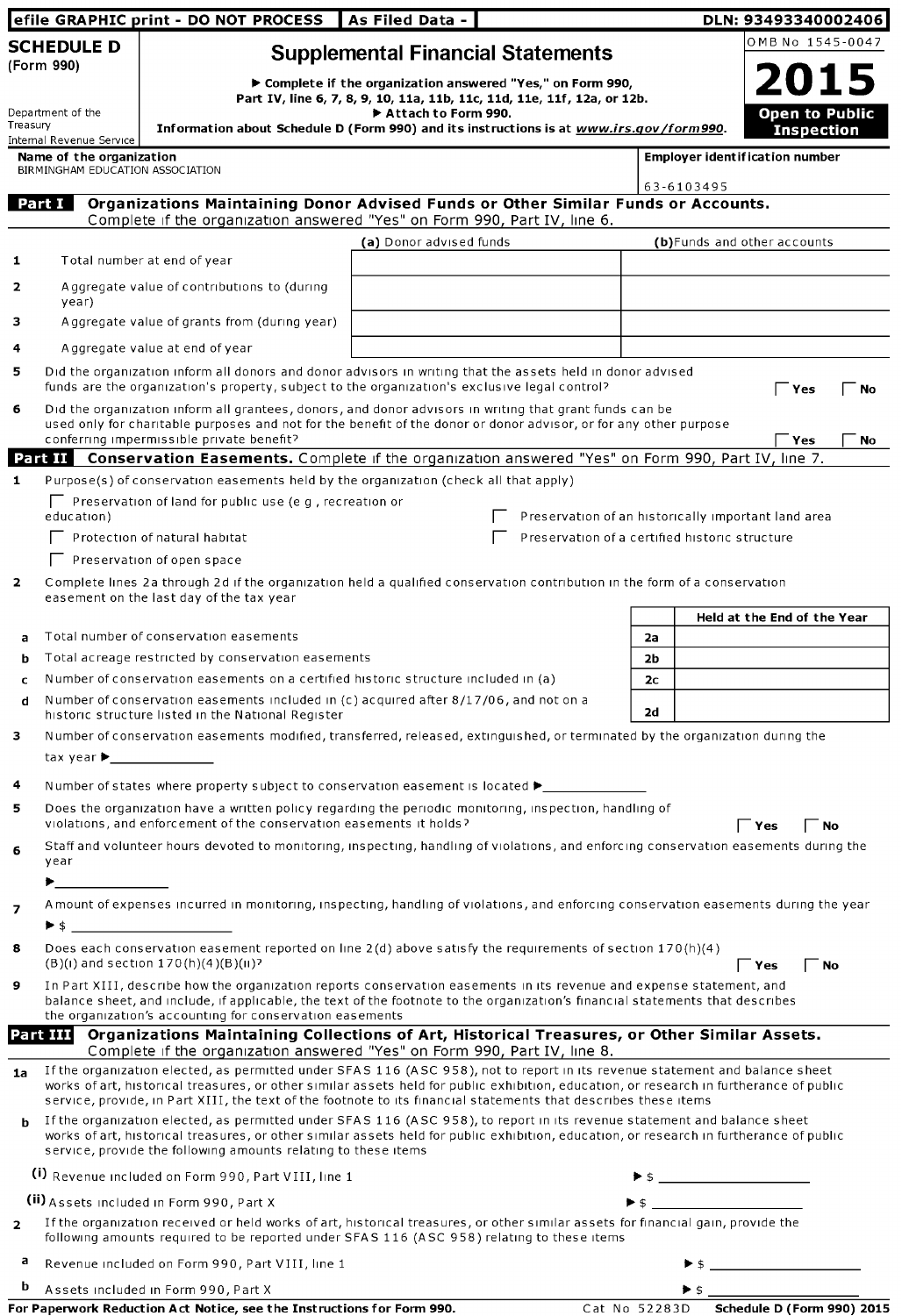Schedule D (Form 990) 2015 **Page 2** Part III Organizations Maintaining Collections of Art, Historical Treasures, or Other Similar Assets (continued) 3 Using the organization's acquisition, accession, and other records, check any of the following that are a significant use of its collection items (check all that apply) a  $\Box$  Public exhibition d  $\Box$  Loan or exchange programs  $\mathbf{b}$   $\Box$  Scholarly research e  $\Box$  Other  $c \fbox{Preservation}$  Freservation for future generations Provide a description of the organization's collections and explain how they further the organization's exempt purpose in Part XIII 5 During the year, did the organization solicit or receive donations of art, historical treasures or other similar assets to be sold to raise funds rather than to be maintained as part of the organization's collection?  $\Gamma$  Yes  $\Gamma$  No Escrow and Custodial Arrangements. **Part IV** Complete if the organization answered "Yes" on Form 990, Part IV, line 9, or reported an amount on Form 990, Part X, line 21. 1a Is the organization an agent, trustee, custodian or other intermediary for contributions or other assets not included on Form 990, Part X? Equation of  $\Gamma$  Yes F\_ No. For  $\Gamma$  Yes F\_ No. For  $\Gamma$ **b** If "Yes," explain the arrangement in Part XIII and complete the following table **Amount**  $\text{c}$  Beginning balance  $\vert$  10  $\mathbf d$  Additions during the year later and the set of  $\mathbf d$ e Distributions during the year letter and the set of the set of the set of the set of the set of the set of the set of the set of the set of the set of the set of the set of the set of the set of the set of the set of the f Ending balance 11 and 16 and 16 and 16 and 16 and 16 and 16 and 16 and 16 and 16 and 16 and 16 and 16 and 16 and 16 and 16 and 16 and 16 and 16 and 16 and 16 and 16 and 16 and 16 and 16 and 16 and 16 and 16 and 16 and 16 2a Did the organization include an amount on Form 990, Part X, line 21, for escrow or custodial account liability?  $\Gamma$ Yes  $\overline{V}$ No **b** If "Yes," explain the arrangement in Part XIII Check here if the explanation has been provided in Part XIII  $\ldots$ Part V Endowment Funds. Complete if the organization answered "Yes" to Form 990, Part IV, line 10. (a)Current year (b)Prior year b (c)Two years back (d)Three years back (e)Four years back 1a Beginning of year balance **b** Contributions  $\sim$  $\sim 10^{-1}$  $\sim$  $\sim$ Net investment earnings, gains, and losses d Grants or scholarships . . e Other expenditures for facilities and programs  $\mathbf{r} = \mathbf{r} \times \mathbf{r}$  , where  $\mathbf{r} = \mathbf{r}$ Administrative expenses . g End of year balance  $\mathbf{r}$  and  $\mathbf{r}$  are the set of  $\mathbf{r}$ 2 Provide the estimated percentage of the current year end balance (line 1g, column (a)) held as <sup>a</sup> Board designated or quasi-endowment ► <sup>b</sup> Permanent endowment ► <sup>c</sup> Temporarily restricted endowment ► The percentages on lines 2a, 2b, and 2c should equal 100% 3a Are there endowment funds not in the possession of the organization that are held and administered for the organization by organization by  $\begin{array}{|c|c|c|c|c|}\hline \textbf{Yes} & \textbf{No} \\\hline \end{array}$ (i) unrelated organizations . . . . . . . . . . . . . . . . . 3a(i) (ii) related organizations . . . . . . . . . . . . . . . 3a(ii) If "Yes" on 3a(ii), are the related organizations listed as required on Schedule R?  $\cdots$   $\cdots$   $\cdots$   $\cdots$ Describe in Part XIII the intended uses of the organization's endowment funds Part VI Land, Buildings, and Equipment. Complete if the organization answered 'Yes' to Form 990, Part IV, line 11a.See Form 990, Part X, line 10. Description of property  $\begin{bmatrix} \text{Cost or other basis} \\ \text{(a)} \end{bmatrix}$  (investment) (b) Accumulated (d)Book value (investment) Cost or other basis (c)depreciation (other) **1a** Land . . . . . b Buildings . . . . . . . . . . . . . 36,311 36,311

| Total.<br>1a through 1e (Column (d) must equal Form 990, Part X, column (B), line 10(c) )<br>. A dd lines | 249 |
|-----------------------------------------------------------------------------------------------------------|-----|

d Equipment

**c** Leasehold improvements . . . . . . . . . . . . . . . . . 26,884 15,946 10,938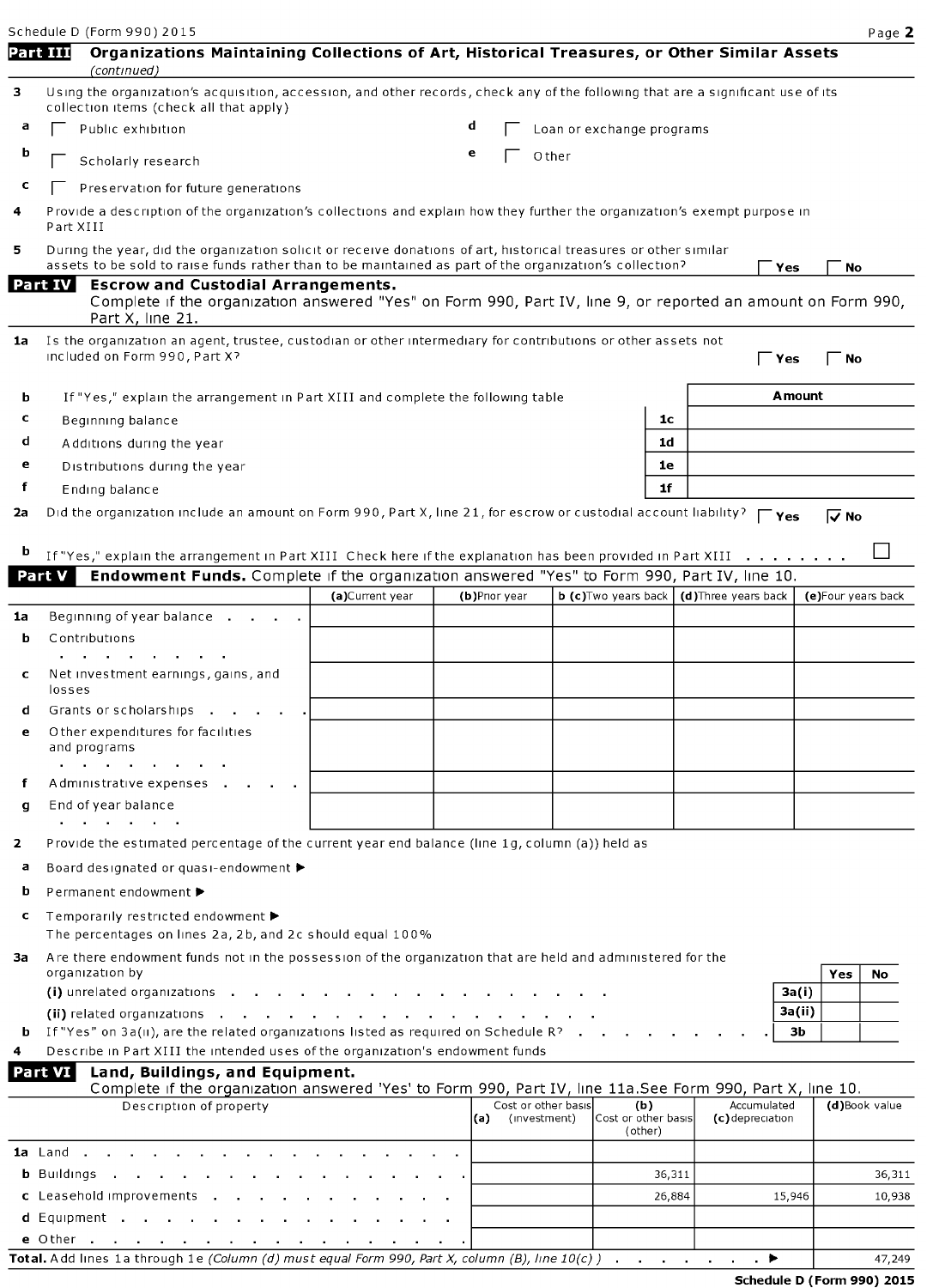|                      | Schedule D (Form 990) 2015                                                                                                                                                                 |                |                |                | Page 3                                                     |
|----------------------|--------------------------------------------------------------------------------------------------------------------------------------------------------------------------------------------|----------------|----------------|----------------|------------------------------------------------------------|
| <b>Part VII</b>      | Investments-Other Securities. Complete if the organization answered 'Yes' on Form 990, Part IV, line 11b.<br>See Form 990, Part X, line 12.                                                |                |                |                |                                                            |
|                      | (a) Description of security or category<br>(including name of security)                                                                                                                    |                | (b)Book value  |                | (c)Method of valuation<br>Cost or end-of-year market value |
|                      | (1) Financial derivatives                                                                                                                                                                  |                |                |                |                                                            |
|                      | (2) Closely-held equity interests                                                                                                                                                          |                |                |                |                                                            |
| $(3)$ Other          | (A) Financial derivatives and other financial products                                                                                                                                     |                |                |                |                                                            |
|                      | (B) Closely-held equity interests                                                                                                                                                          |                |                |                |                                                            |
|                      |                                                                                                                                                                                            |                |                |                |                                                            |
|                      |                                                                                                                                                                                            |                |                |                |                                                            |
|                      |                                                                                                                                                                                            |                |                |                |                                                            |
|                      |                                                                                                                                                                                            |                |                |                |                                                            |
|                      |                                                                                                                                                                                            |                |                |                |                                                            |
|                      |                                                                                                                                                                                            |                |                |                |                                                            |
|                      |                                                                                                                                                                                            |                |                |                |                                                            |
|                      |                                                                                                                                                                                            |                |                |                |                                                            |
|                      |                                                                                                                                                                                            |                |                |                |                                                            |
|                      | Total. (Column (b) must equal Form 990, Part X, col (B) line 12)                                                                                                                           | ▶              |                |                |                                                            |
| <b>Part VIII</b>     | Investments-Program Related.<br>Complete if the organization answered 'Yes' on Form 990, Part IV, line 11c. See Form 990, Part X, line 13.                                                 |                |                |                |                                                            |
|                      | (a) Description of investment                                                                                                                                                              |                | (b) Book value |                | (c) Method of valuation                                    |
|                      |                                                                                                                                                                                            |                |                |                | Cost or end-of-year market value                           |
|                      |                                                                                                                                                                                            |                |                |                |                                                            |
|                      |                                                                                                                                                                                            |                |                |                |                                                            |
|                      |                                                                                                                                                                                            |                |                |                |                                                            |
|                      |                                                                                                                                                                                            |                |                |                |                                                            |
|                      |                                                                                                                                                                                            |                |                |                |                                                            |
|                      |                                                                                                                                                                                            |                |                |                |                                                            |
|                      |                                                                                                                                                                                            |                |                |                |                                                            |
|                      |                                                                                                                                                                                            |                |                |                |                                                            |
|                      |                                                                                                                                                                                            |                |                |                |                                                            |
|                      |                                                                                                                                                                                            |                |                |                |                                                            |
|                      |                                                                                                                                                                                            |                |                |                |                                                            |
| Part IX              | Total. (Column (b) must equal Form 990, Part X, col (B) line 13)<br>Other Assets. Complete if the organization answered 'Yes' on Form 990, Part IV, line 11d See Form 990, Part X, line 15 |                |                |                |                                                            |
|                      | (a) Description                                                                                                                                                                            |                |                |                | (b) Book value                                             |
|                      |                                                                                                                                                                                            |                |                |                |                                                            |
|                      |                                                                                                                                                                                            |                |                |                |                                                            |
|                      |                                                                                                                                                                                            |                |                |                |                                                            |
|                      |                                                                                                                                                                                            |                |                |                |                                                            |
|                      |                                                                                                                                                                                            |                |                |                |                                                            |
|                      |                                                                                                                                                                                            |                |                |                |                                                            |
|                      |                                                                                                                                                                                            |                |                |                |                                                            |
|                      |                                                                                                                                                                                            |                |                |                |                                                            |
|                      |                                                                                                                                                                                            |                |                |                |                                                            |
|                      |                                                                                                                                                                                            |                |                |                |                                                            |
|                      |                                                                                                                                                                                            |                |                |                |                                                            |
|                      | Total. (Column (b) must equal Form 990, Part X, col (B) line 15)<br>Part X Other Liabilities. Complete if the organization answered 'Yes' on Form 990, Part IV, line 11e or 11f.           |                |                | $\blacksquare$ |                                                            |
|                      | See Form 990, Part X, line 25.                                                                                                                                                             |                |                |                |                                                            |
| 1.                   | (a) Description of liability                                                                                                                                                               | (b) Book value |                |                |                                                            |
| Federal income taxes |                                                                                                                                                                                            |                |                |                |                                                            |
|                      |                                                                                                                                                                                            |                |                |                |                                                            |
| Federal income taxes |                                                                                                                                                                                            |                |                |                |                                                            |
|                      |                                                                                                                                                                                            |                |                |                |                                                            |
|                      |                                                                                                                                                                                            |                |                |                |                                                            |
|                      |                                                                                                                                                                                            |                |                |                |                                                            |
|                      |                                                                                                                                                                                            |                |                |                |                                                            |
|                      |                                                                                                                                                                                            |                |                |                |                                                            |
|                      |                                                                                                                                                                                            |                |                |                |                                                            |
|                      |                                                                                                                                                                                            |                |                |                |                                                            |
|                      |                                                                                                                                                                                            |                |                |                |                                                            |
|                      |                                                                                                                                                                                            |                |                |                |                                                            |
|                      |                                                                                                                                                                                            |                |                |                |                                                            |
|                      | Total. (Column (b) must equal Form 990, Part X, col (B) line 25)                                                                                                                           | Þ              |                |                |                                                            |

2. Liability for uncertain tax positions In Part XIII, provide the text of the footnote to the organization's financial statements that reports the<br>organization's liability for uncertain tax positions under FIN 48 (ASC 740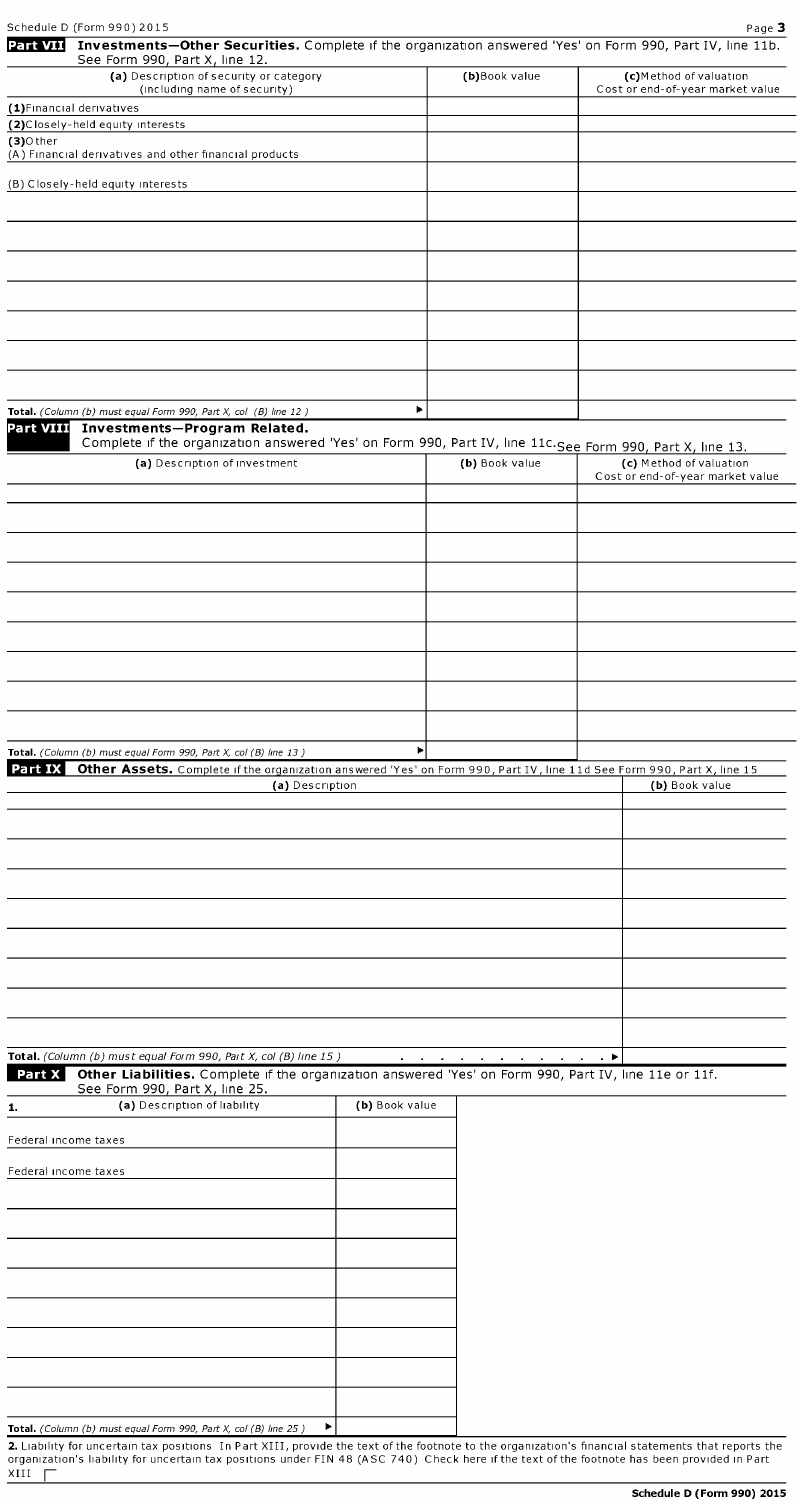Schedule D (Form 990) 2015 **Page 4** 

|              | Part XI<br>Reconciliation of Revenue per Audited Financial Statements With Revenue per Return<br>Complete if the organization answered 'Yes' on Form 990, Part IV, line 12a.                                                   |              |        |
|--------------|--------------------------------------------------------------------------------------------------------------------------------------------------------------------------------------------------------------------------------|--------------|--------|
| $\mathbf{1}$ | Total revenue, gains, and other support per audited financial statements                                                                                                                                                       | $\mathbf{1}$ | 41,718 |
| $\mathbf{z}$ | Amounts included on line 1 but not on Form 990, Part VIII, line 12                                                                                                                                                             |              |        |
| a            | Net unrealized gains (losses) on investments<br>2а                                                                                                                                                                             |              |        |
| b            | Donated services and use of facilities<br>2b                                                                                                                                                                                   |              |        |
| c            | Recoveries of prior year grants<br>2с                                                                                                                                                                                          |              |        |
| d            | Other (Describe in Part XIII )<br>2d                                                                                                                                                                                           |              |        |
| e            | Add lines 2a through 2d                                                                                                                                                                                                        | 2e           |        |
| 3            |                                                                                                                                                                                                                                | 3            | 41,718 |
| 4            | Amounts included on Form 990, Part VIII, line 12, but not on line 1                                                                                                                                                            |              |        |
| a            | Investment expenses not included on Form 990, Part VIII, line 7b .<br>4a                                                                                                                                                       |              |        |
| b            | Other (Describe in Part XIII )<br>4b                                                                                                                                                                                           |              |        |
| $\mathbf c$  |                                                                                                                                                                                                                                | 4с           |        |
| 5.           | Total revenue Add lines 3 and 4c. (This must equal Form 990, Part I, line 12)                                                                                                                                                  | 5            | 41,718 |
|              | Reconciliation of Expenses per Audited Financial Statements With Expenses per Return.<br>Part XII I<br>Complete if the organization answered 'Yes' on Form 990, Part IV, line 12a.                                             |              |        |
| $\mathbf{1}$ | Total expenses and losses per audited financial statements and and all contact the control of the statements of the contact of the contact of the contact of the contact of the contact of the contact of the contact of the c | 1.           | 44,809 |
| $\mathbf{2}$ | Amounts included on line 1 but not on Form 990, Part IX, line 25                                                                                                                                                               |              |        |
| a            | Donated services and use of facilities<br>2а                                                                                                                                                                                   |              |        |
| b            | 2 <sub>b</sub>                                                                                                                                                                                                                 |              |        |
| $\mathbf{C}$ | Other losses<br>2с.                                                                                                                                                                                                            |              |        |
| d            | 2d                                                                                                                                                                                                                             |              |        |
| e            | Add lines 2a through 2d                                                                                                                                                                                                        | 2e           |        |
| 3            |                                                                                                                                                                                                                                | з.           | 44,809 |
| 4            | A mounts included on Form 990, Part IX, line 25, but not on line 1:                                                                                                                                                            |              |        |
| a            | Investment expenses not included on Form 990, Part VIII, line 7b<br>- 4а                                                                                                                                                       |              |        |
| b            | Other (Describe in Part XIII )<br>4b                                                                                                                                                                                           |              |        |
| $\mathbf c$  |                                                                                                                                                                                                                                | 4с           |        |
| 5.           | Total expenses Add lines 3 and 4c. (This must equal Form 990, Part I, line 18)                                                                                                                                                 | 5            | 44,809 |

### **Part XIII** Supplemental Information

Provide the descriptions required for Part II, lines 3, 5, and 9, Part III, lines la and 4, Part IV, lines lb and 2b, Part V, line 4, Part X, line 2, Part XI, lines 2d and 4b, and Part XII, lines 2d and 4b Also complete this part to provide any additional information

| Return Reference | $-$<br>-xplanation<br>- |
|------------------|-------------------------|
|                  |                         |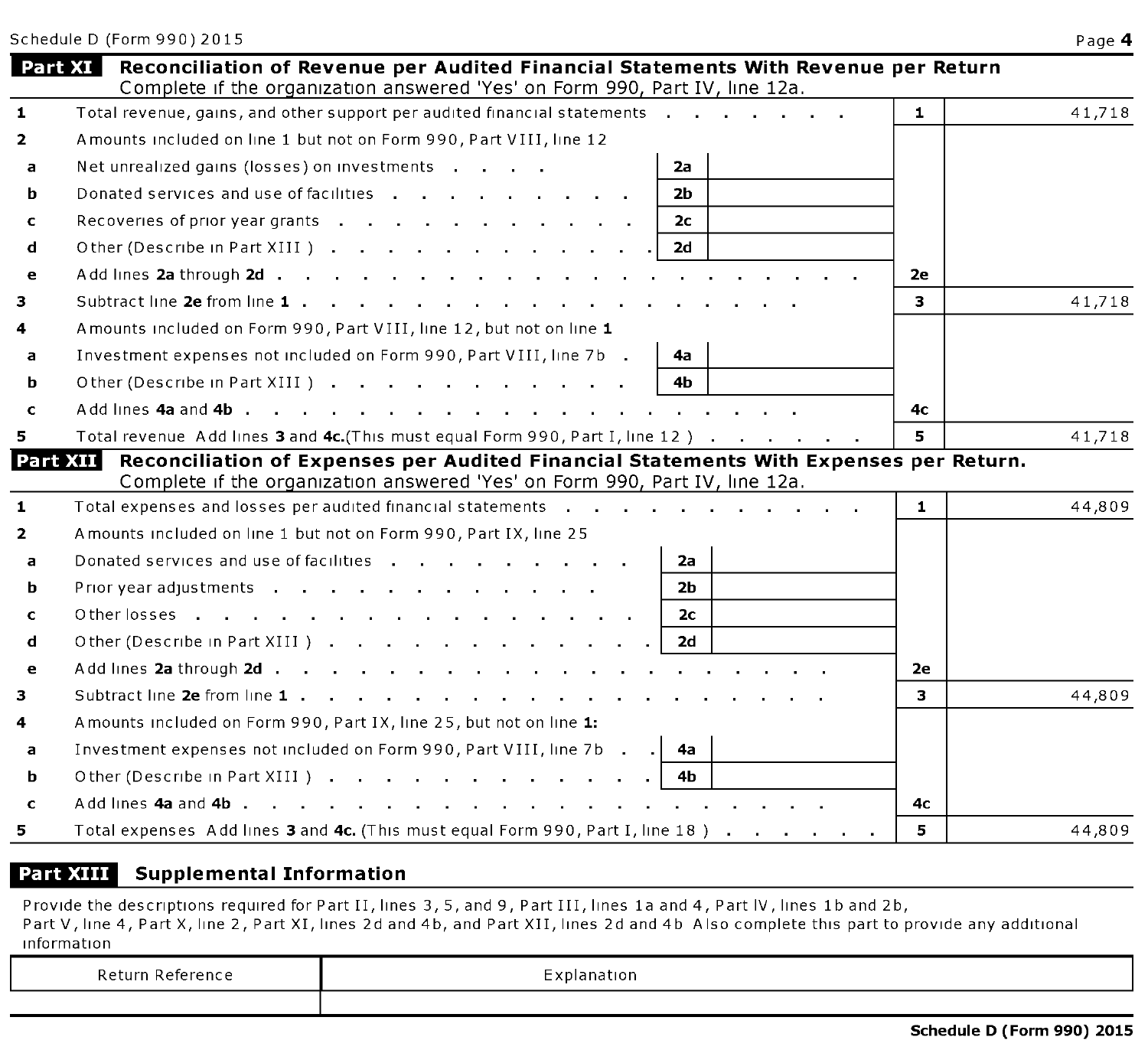| Part XIII Supplemental Information (continued) |             |
|------------------------------------------------|-------------|
| Return Reference                               | Explanation |
|                                                |             |
|                                                |             |
|                                                |             |
|                                                |             |
|                                                |             |
|                                                |             |
|                                                |             |
|                                                |             |

## Schedule D (Form 990) 2015